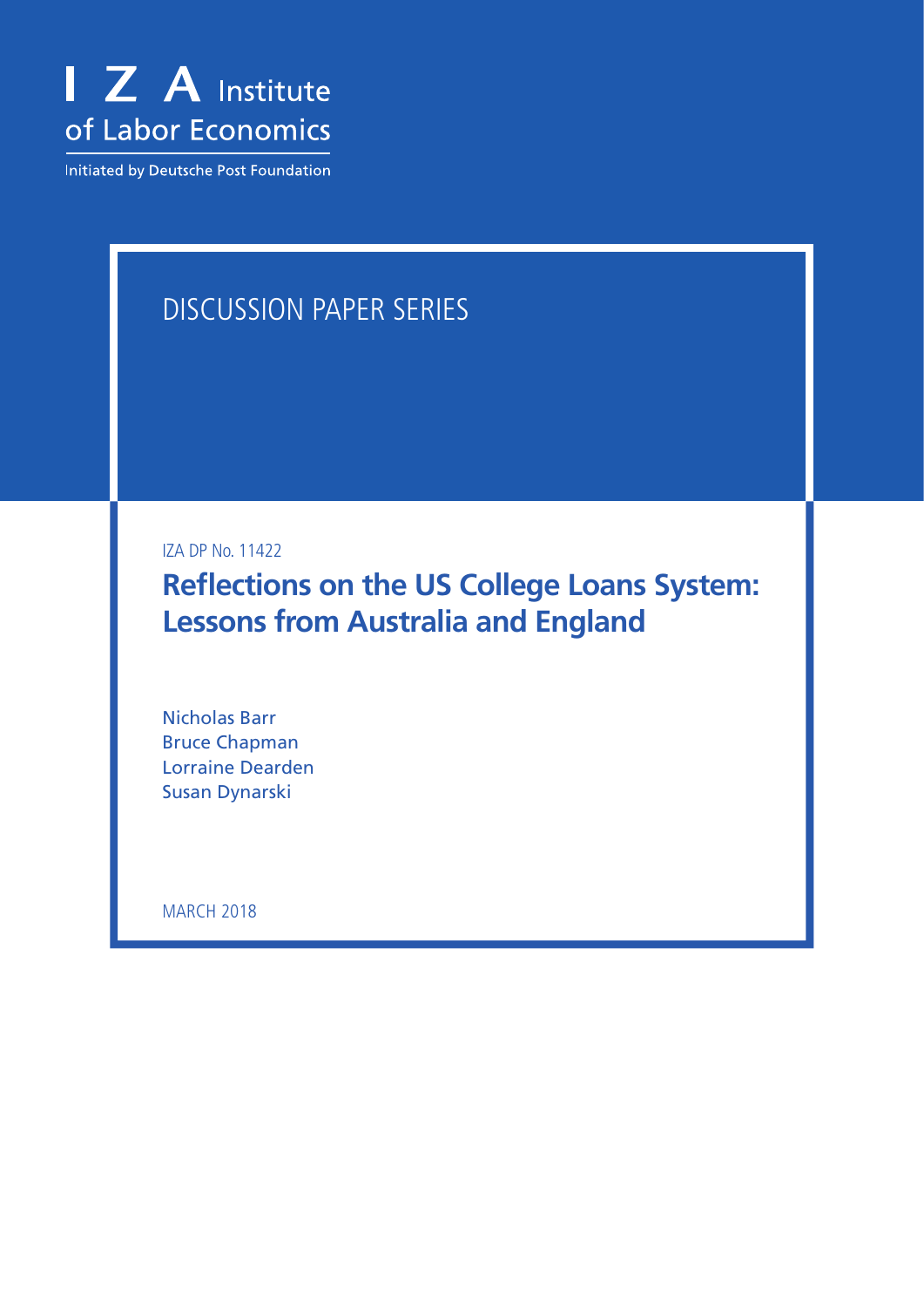

Initiated by Deutsche Post Foundation

# DISCUSSION PAPER SERIES

IZA DP No. 11422

# **Reflections on the US College Loans System: Lessons from Australia and England**

**Nicholas Barr** *London School of Economics and Political Science*

**Bruce Chapman** *Australian National University*

**Lorraine Dearden** *University College London, Institute for Fiscal Studies and IZA*

**Susan Dynarski** *University of Michigan, NBER and IZA*

MARCH 2018

Any opinions expressed in this paper are those of the author(s) and not those of IZA. Research published in this series may include views on policy, but IZA takes no institutional policy positions. The IZA research network is committed to the IZA Guiding Principles of Research Integrity.

The IZA Institute of Labor Economics is an independent economic research institute that conducts research in labor economics and offers evidence-based policy advice on labor market issues. Supported by the Deutsche Post Foundation, IZA runs the world's largest network of economists, whose research aims to provide answers to the global labor market challenges of our time. Our key objective is to build bridges between academic research, policymakers and society.

IZA Discussion Papers often represent preliminary work and are circulated to encourage discussion. Citation of such a paper should account for its provisional character. A revised version may be available directly from the author.

| <b>IZA</b> – Institute of Labor Economics          |                                                      |             |
|----------------------------------------------------|------------------------------------------------------|-------------|
| Schaumburg-Lippe-Straße 5-9<br>53113 Bonn, Germany | Phone: +49-228-3894-0<br>Email: publications@iza.org | www.iza.org |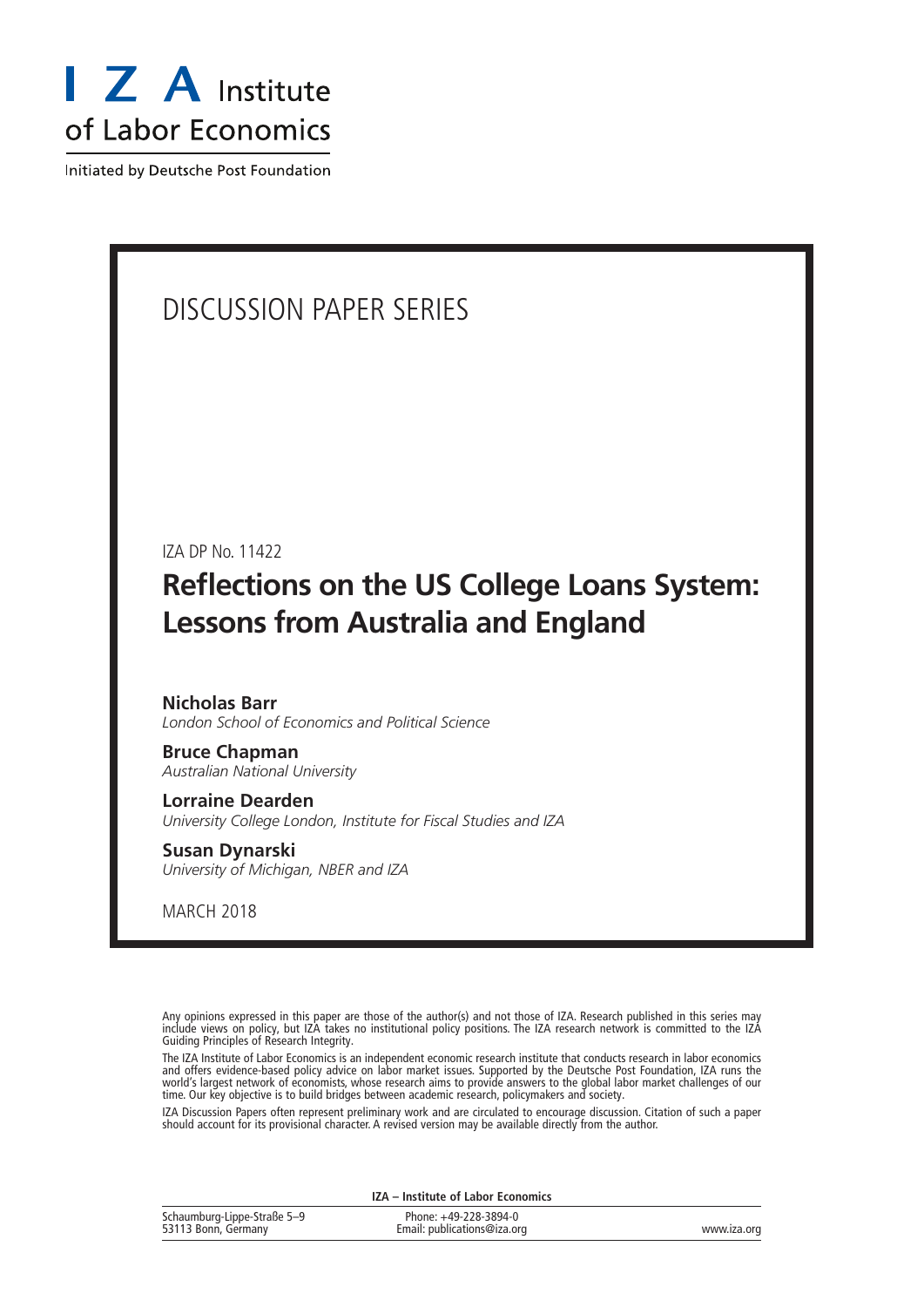# ABSTRACT

# **Reflections on the US College Loans System: Lessons from Australia and England\***

There is wide agreement the US student loan system faces significant problems. Seven million borrowers are in default and many more experience non-repayment. The stress of repayments faced by many students results at least in part from the design of US student loans. Specifically, loans are organised like a mortgage, with fixed monthly repayments over a fixed period of time, creating a high repayment burden on borrowers with low income. This paper draws on the experience of the income-contingent loan (ICL) systems operating in England and Australia, in which monthly repayments are related to the borrower's monthly income. By design, those systems explicitly include insurance against problems of repayment during periods of low income. We discuss the design of this type of loan in detail since such an exercise seems to be largely absent in the US literature. Drawing on data from the US Current Population Survey (CPS) we provide two main empirical contributions. First a stylised illustration of the revenue and distributional implications of different hypothetical ICL arrangements for the USA; and second an illustration of repayment problems faced by lowearning borrowers in the US loan system, including a plausible example of adverse outcomes in the Stafford loan. Importantly, we compare repayment burdens under the existing and alternative systems. Our illustrations show how US mortgage-style loans can create financial difficulties for a significant minority of US borrowers, difficulties which a well-designed ICL has significant potential to address.

| <b>JEL Classification:</b> | H <sub>28</sub> , 122, 128, J <sub>24</sub>                |
|----------------------------|------------------------------------------------------------|
| Keywords:                  | income contingent loans, mortgage-type loans, student loan |
|                            | design, loan defaults, repayment burdens                   |

#### **Corresponding author:**

Lorraine Dearden Department of Social Science University College London 20 Bedford Way London WC1H 0AL United Kingdom E-mail: l.dearden@ucl.ac.uk

<sup>\*</sup> We are grateful fo helpful comments from participants at a conference Restructuring Student Loans: Lessons from Abroad, Washington DC, 13 June 2016, a Higher Education Finance Workship, Tongji University, 20 October 2016, Richard Goeltz, and three anonymous referees. Bruce Chapman wishes to acknowledge financial assistance from the Australian Research Council (LP1 102200496) and the College of Business and Economics at the Australian National University. Lorraine Dearden would like to gratefully acknowledge financial assistance received from the ESRC funded Centre for the Microeconomic Analysis of Public Policy at IFS, grant no. RES-544-28-5001. Lorraine Dearden and Bruce Chapman wish to acknowledge funding from the HEFCE and ESRC funded, Centre for Global Higher Education at UCL – IOE, grant no. ES/M010082/1. All errors and omissions are the responsibility of the authors.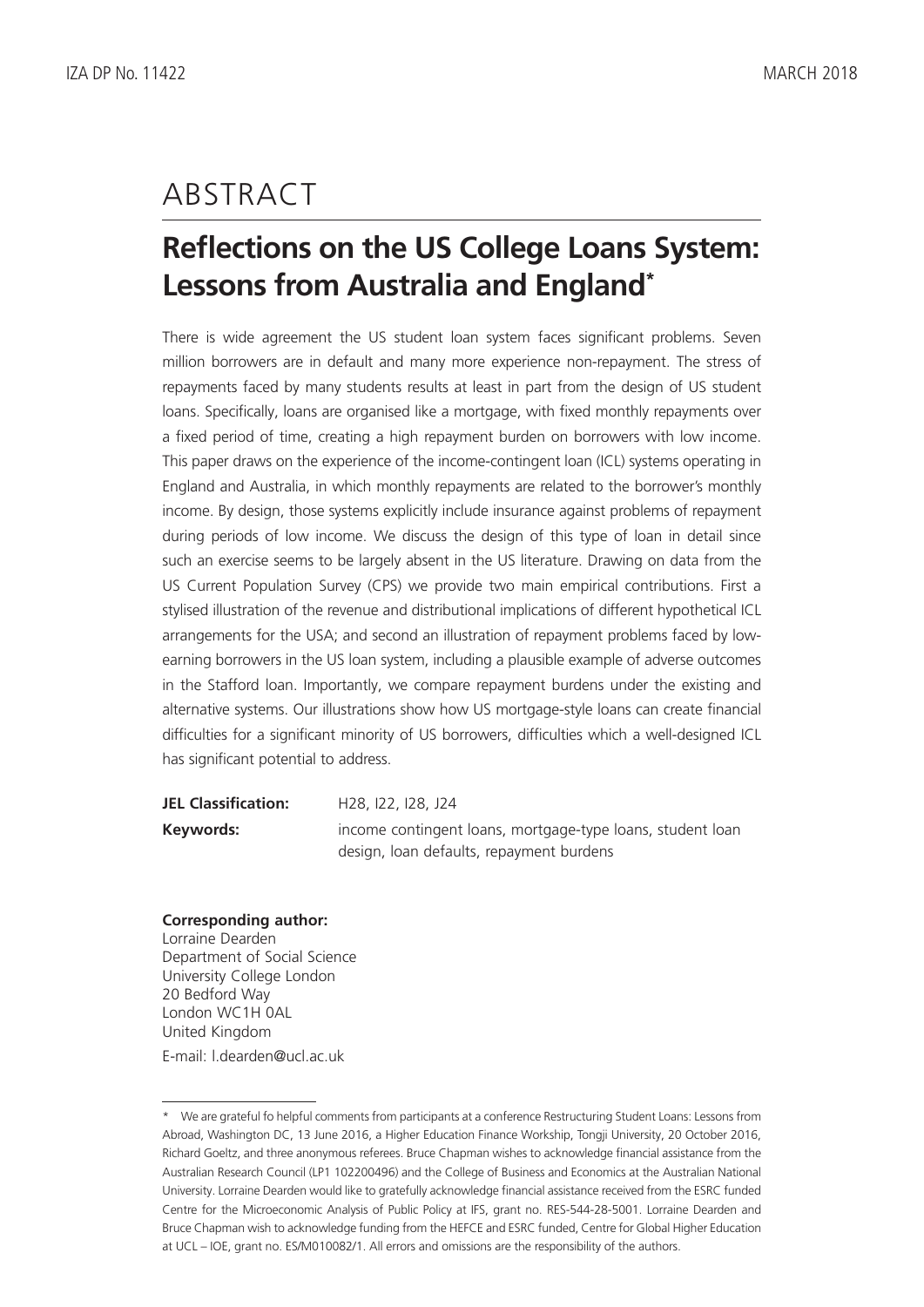# **1 Background**

It is generally agreed that there is room for major improvements in the US student loan system. In 2016, the stock of debt was over \$1.3 trillion with seven million borrowers in default (Dynarski, 2016), and with many more in extended periods of non-repayment. In addition, students face extraordinary complexity, with many choices of loan that have different and frequently opaque financial implications. That complexity appears strange to commentators with experience of the English or Australian student loan systems, which are based on a single, mostly transparent, income-contingent loans. Income-contingent (in US parlance, income-based) loans (ICLs), proposed in concept by US economists Milton Friedman and James Tobin, have been adopted successfully in Australia (since 1989), New Zealand (since 1992) and England (since 1998).

Drawing on English and Australian experience, this paper outlines an income-contingent approach that has the potential to resolve the important issues of the current US student loan system. We seek to address two goals: to add empirical evidence concerning comparisons of the effects of different types of loan schemes for the US; and to provide a template for use in the US student loans debate concerning the choices to be made if an alternative and broadlybased ICL was to be considered as part of a reform initiative. Because the practical purpose of the latter aspiration is unusual in the context of a research contribution, this highlights the occasional implicit ambiguities related to the sometimes inevitable cross-over between enquiry and policy development.

It is important to understand what we are intending and not intending. Drawing on the experience of ICL systems in other countries, the intention is to explain the core conceptual problems of the main student loan arrangements in the US. In addition, we set out an ICL strategy and in this sense go beyond the boundaries of a typical research paper. To that end, considerable effort is made to explore all the design parameters of an ICL in order to set the scene for the statistical illustrations that follow.

Our empirical exercises are original contributions with respect to the US debate about different student loan systems – the current mortgage-style Stafford loan and a hypothetical ICL. Both sets of analysis are based on data from the 2016 US Current Population Survey. The two sets of illustrations seek to address the following questions:

- (i) What effects would a hypothetical ICL have on the distributional consequences for debtors and the cost of interest rate subsidies for government; and
- (ii) What are the repayment burdens of Stafford loans for low-income borrowers, and how do these repayment burdens compare with a hypothetical ICL?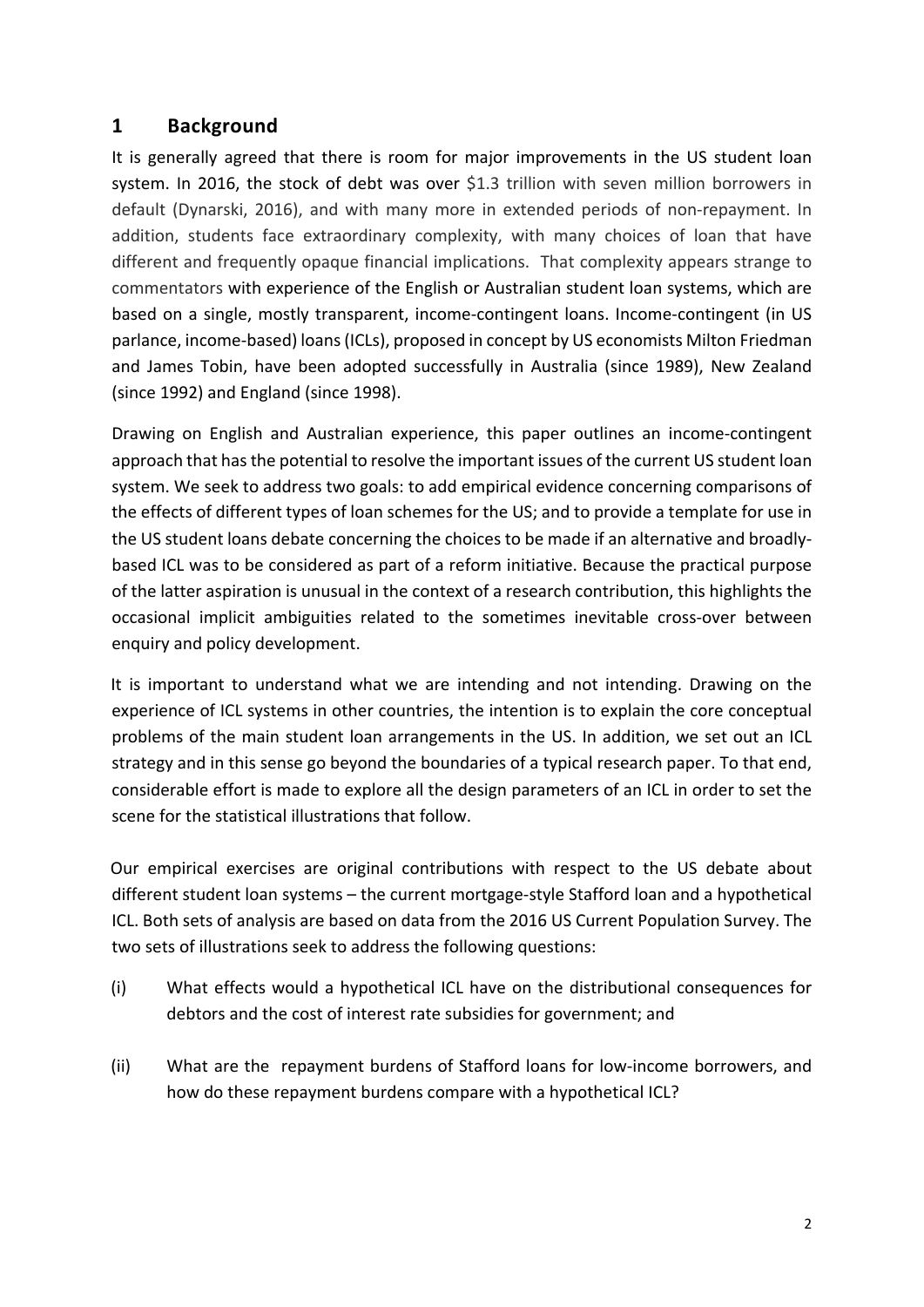The exercises are highly stylised. They are not intended as simulations with respect to an economy-wide reform of US student loans policies, but as illustrations of the sorts of issues and potential effect of different ICL designs on both subsidies and distribution.

Our findings look at the overall picture, but make no attempt to address the wide variance in the loan experience of higher education debtors in the US. Some individuals have little debt. In addition, there may be a positive correlation between a person's total debt and their eventual lifetime incomes (Looney and Yanellis, 2017), which might mitigate concerns about debt levels *per se.* Unwrapping these myriad issues for US college loans is a substantial puzzle, our contribution being limited to shining a light on some fundamental design issues. The plan is as follows.

Section 2 explains the advantages of ICLs, which seem to receive little consideration in the US. Section 3 briefly describes the systems in Australia and England, and section 4 draws out the implications of those arrangements. That discussion sets the scene for section 5 which considers the key design elements in an ICL loan and the considerations that underpin the choice of parameters. Section 6 looks at the distributional implications of possible ICL systems, illustrates one of these systems for borrowers at different points of the income distribution, and compares the repayment profiles of these borrowers with what occurs under Stafford Loans. For the last of these, we take highly stylised examples of how difficult financial life can be for people in low-income circumstances.

# **2 WHY INCOME-CONTINGENT REPAYMENTS FOR STUDENT LOANS?**[1](#page-4-0)

## **INCOME-CONTINGENT REPAYMENTS ARE VERY DIFFERENT**

Conventional mortgage style loans involve a nominal repayment of \$X per month for *n* years. With a mortgage style loan:

- An increase in the interest rates raises monthly nominal repayments.
- What is fixed is the duration of the loan; the variable component is the fraction of a person's income absorbed by repayments (referred to as the *repayment burden*).
- Because repayments stay the same (in the absence of interest rates changes), the repayment burden increases if income falls.

In contrast, with an income-contingent system repayments are *x* per cent of the borrower's current income until he/she has repaid the loan. Further, in virtually all ICL systems payments are taken only after income reaches a threshold (to protect those facing financial stress. In a mortgage-type loan, repayments are for a fixed duration. In an ICL system the duration of

1

<span id="page-4-0"></span><sup>1</sup> For fuller discussion, see Barr, 2012*a* and 2012*b*.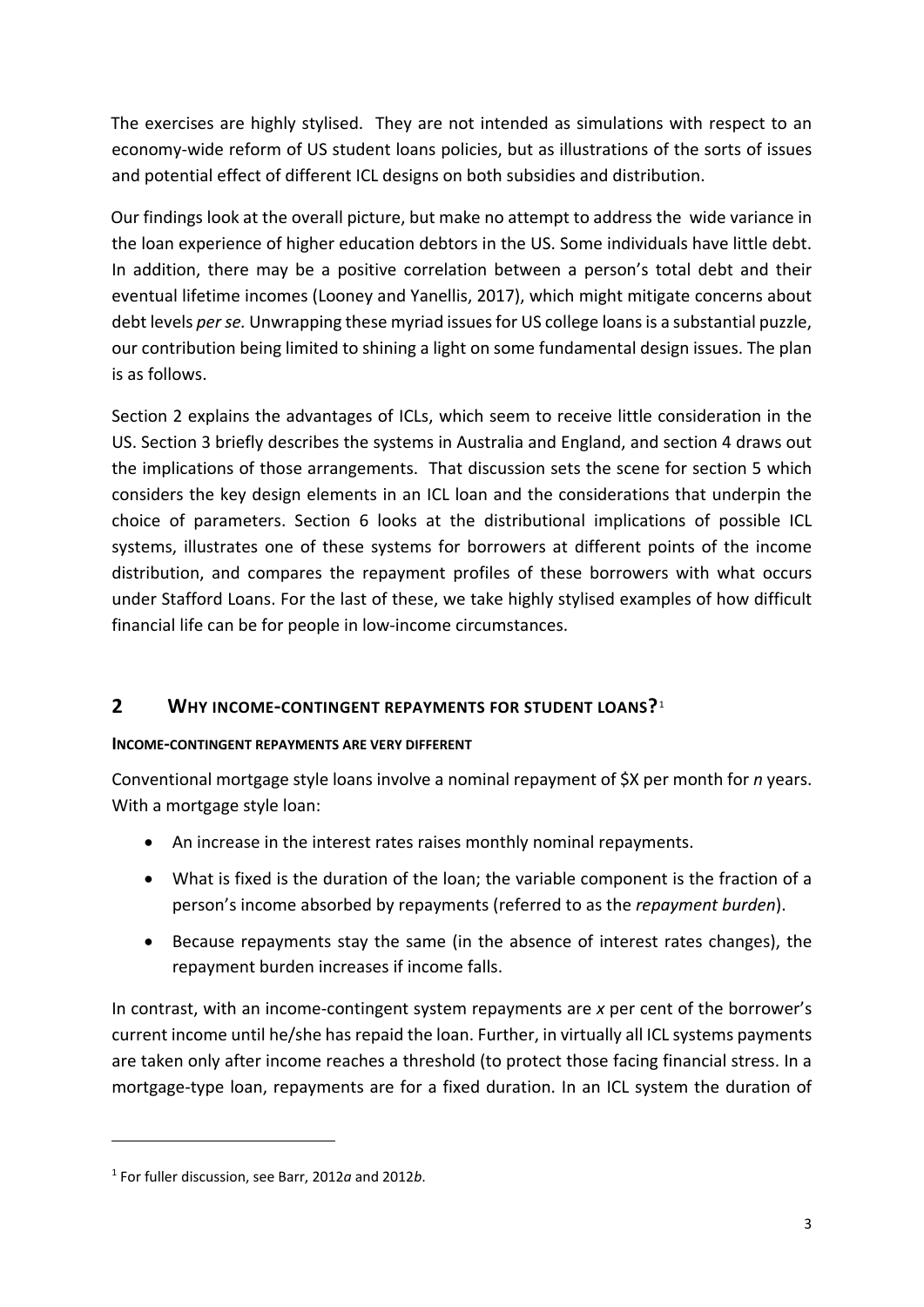repayments is variable, being longer for borrowers with lower incomes, and unique to each debtor because the path of lifetime income is similarly unique.

Income-contingent loans have many features not shared by mortgage-style loans. For example:

- An increase in the interest rate has no effect on monthly repayments; what changes is the duration of the loan.
- What is fixed is the fraction of a person's income absorbed by loan repayments.
- If a person's income rises, their repayments increase but their repayment burden cannot exceed the repayment rate defined in the policy.

For the reasons set out below, an income-contingent design to finance investment in human capital is more consistent with economic principles than a conventional loan.

## **WHY NOT CONVENTIONAL LOANS?**

Friedman (1955) identified the fundamental reason why conventional mortgage-type loans work well for home loans but not for investment in skills. Friedman identifies two strategic problems in the market for student loans:

- There is a lack of collateral: in contrast with home loans, there is nothing for a bank to sell if a student defaults on his/her loan; and, again unlike home loans, students can emigrate, leaving no forwarding address. In addition,
- There is asymmetric information: students are better informed than lenders about whether they aspire to careers in say financial markets or the arts.

The first problem implies excessive risk for borrowers (who have no asset to sell to pay off the loan if their subsequent income is low); and both problems imply excessive risk for lenders. As a result, with conventional mortgage-type loans, investment in human capital is too low. The deterrent applies to all students, but particularly to those from poorer backgrounds who tend to be (*a*) less well informed and (*b*) less able to absorb financial risk.

These market failures imply that to achieve an efficient level of investment in human capital a loan system needs two elements:

- Consumption smoothing: the loan needs to be large enough to provide effective consumption smoothing over the course of the loan; *and*
- Insurance: if consumption smoothing is to be effective (that is, people borrow enough to finance the efficient amount of investment in human capital), the loan needs in addition to provide an element of insurance against low income.

## **LOANS WITH INCOME-CONTINGENT REPAYMENTS**

Having identified the capital market imperfections outlined above, Friedman goes on to point out that:

"The device adopted to meet the corresponding problem for other risky investments is equity investment plus limited liability on the part of shareholders. The counterpart for education would be to "buy" a share in an individual's earning prospects: to advance him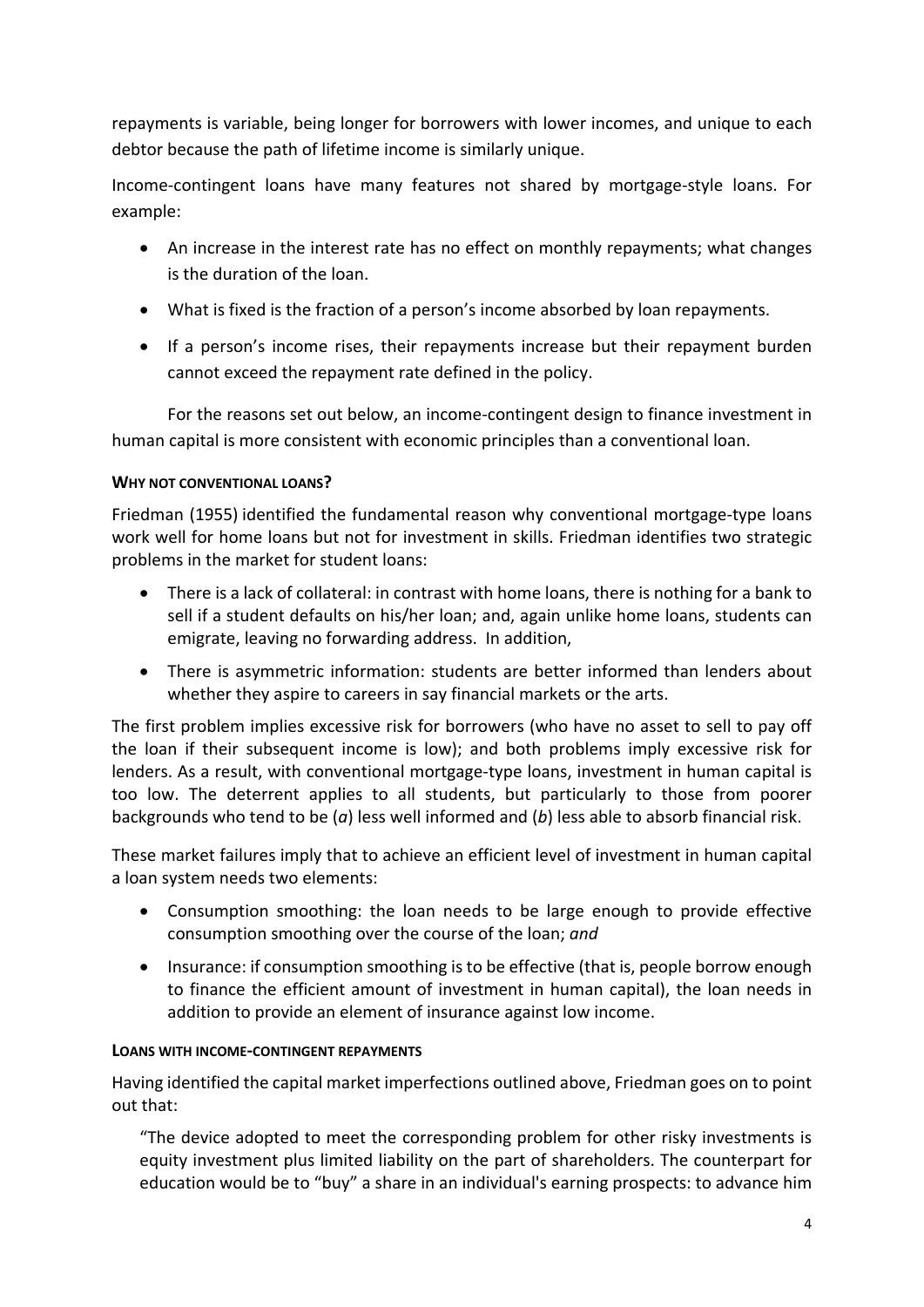the funds needed to finance his training on condition that he agree to pay the lender a specified fraction of his future earnings" (page 138)

On that basis he advocates loans from government, in return for which:

"The individual would agree in return to pay to the government in each future year x per cent of his earnings in excess of y dollars for each \$1,000 that he gets in this way. This payment could easily be combined with payment of income tax and so involve a minimum of additional administrative expense" (page 140).

Based on similar thinking, Yale University introduced a system of ICLs in the 1970s. The main reason why that system failed, it can be argued, is that a university lacks a sufficiently robust capacity to collect repayments, particularly of an income-contingent form<sup>[2](#page-6-0)</sup>.

Thus the design addresses the lack of collateral (a) by using the tax system or equivalent to enforce repayment (reducing risk to the lender) and (b) through income-contingent repayments (reducing the risk to the lender). The design does not address adverse selection directly. However, to the extent that the loan is on better terms than a conventional private loan, the incentive to adverse selection is less powerful; and in addition, taxpayers can absorb an element of adverse selection better than a private lender.

The operation of student loans is analogous to social security and can be designed with a similar principles. For example, pensions redistribute from a person's younger to her older self; student loans can redistribute from middle years to earlier years.<sup>[3](#page-6-1)</sup>

## **DIFFERENT INCOME-CONTINGENT DESIGNS**

1

An income-contingent mechanism has two generic forms:

- With a graduate tax (as in Friedman), borrowers repay a fraction of their earnings for life or (say) till retirement. This is equity finance: repayments are contingent on lifetime income; thus people with higher lifetime earnings repay more in presentvalue terms.
- With loans, repayment continues until the borrower has repaid some specified amount, for example, 100 per cent of the amount borrowed in present value terms. In this design, income contingency affects the time path of repayments but, except for the lifetime poor, not the total repayment.

In what follows we concentrate on loan, not equity, finance and do not consider an alternative of a graduate tax.

<span id="page-6-0"></span> $<sup>2</sup>$  As well, it was argued perceptively at the time (Nerlove, 1975) that unusual adverse selection and moral hazard</sup> features of the Yale plan would lead to its implosion.<br><sup>3</sup> For an early UK proposal in which student loan repayments are linked to social security contributions, see Barr

<span id="page-6-1"></span><sup>(1989).</sup>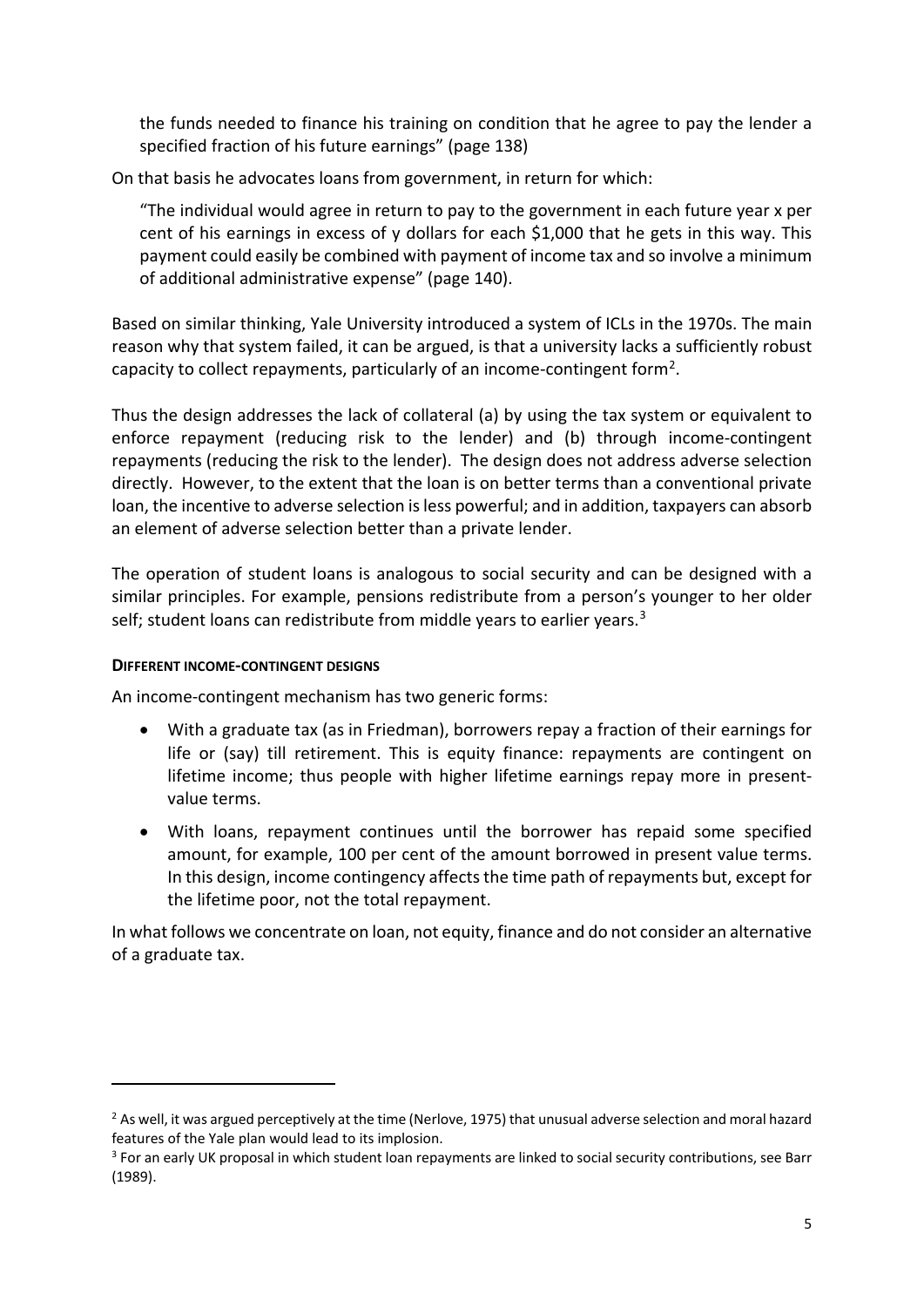## **DIFFERENT WAYS OF IMPLEMENTING INCOME-CONTINGENT REPAYMENTS**

Repayments can be organised in different ways.

- Based on current income, as in Australia, New Zealand and England. Since repayments adjust automatically to current earnings, this is the best method so long as a country has the institutional capacity to implement it effectively;
- Based on past income, as in Hungary; and
- Through a hybrid arrangement, as in the Netherlands. The Netherlands has a traditional mortgage-like system, but if a person's earnings are low, he/she can contact the student loans administration and request a lower repayment rate, losing the benefits of automaticity.

## **KEY ELEMENTS IN DESIGN**

The core elements of an ICL are:

- The repayment rate(s), that is, repayments as a percent of a person's current income;
- The repayment threshold, that is, the level of income at which repayments start;
- The interest rate and/or loan surcharge/administrative charge;
- A cap on total and/or annual borrowing from the student loan system or an ICL design that allows higher prices to involve higher contributions by graduates (see Palacios (2014));
- The maximum number of years of repayment, that is, forgiveness after *n* years;
- Conditions for early repayment;
- A robust collection mechanism.

We discuss these elements both individually and in terms of their interactions in section 5.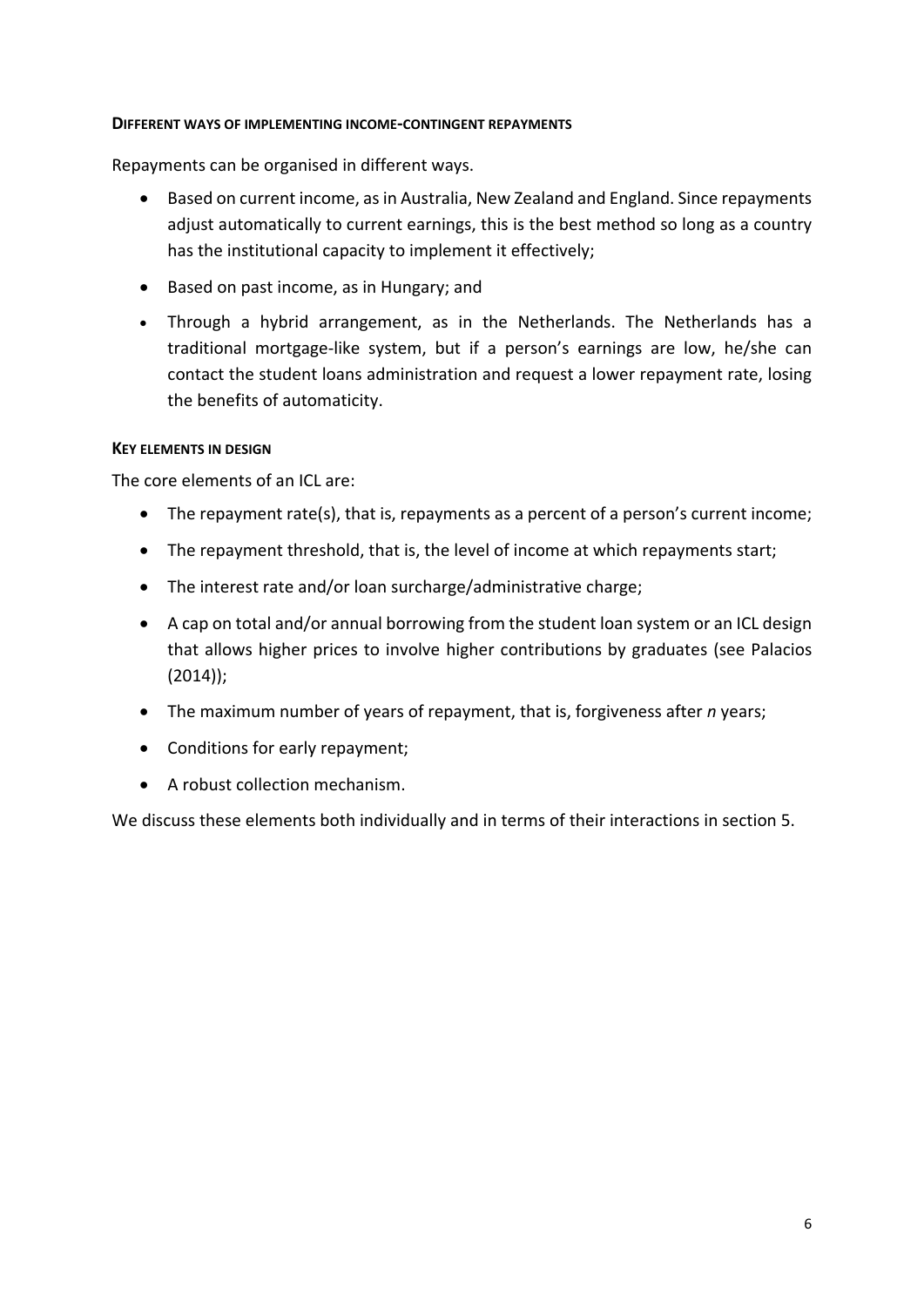## **3. HOW THE ENGLISH AND AUSTRALIAN STUDENT LOAN SYSTEMS WORK: TUITION***[4](#page-8-0)*

Universities in England<sup>[5](#page-8-1)</sup> and Australia operate in the public sector with tuition charges set by government. Fee levels have changed considerably over the last 20 years and are currently:

- (i) A maximum of GBP 9,250 (USD 12,000) per full-time student per year in England, irrespective of subject, with over 95 per cent of institutions charging this amount; and
- (ii) Between about AUD 6,000 (USD 5,500) and AUD 9,000 (USD 7,000) per full-time student per year in Australia depending on the course studied, there being three tiers (for example, law and medicine are in the top and arts and humanities the bottom tiers).

Upon enrolment, domestic students choose between paying tuition up-front or deferring their obligation through an ICL system. The vast majority (85 per cent in Australia, 90 per cent in England) choose to defer, and a student's debt is recorded and linked to his/her unique social security/tax file number. When a borrower starts work, employers withhold loan repayments based on the borrower's current income in the same way that they withhold social security payments and income tax. Outstanding debt is recorded and reconciled within a government agency, which can be the tax authorities or a separate loans administration, such as the UK Student Loans Company.

In both Australia and England, borrowers have no repayment obligation unless their incomes exceed a certain amount, GBP 21,000 per year<sup>[6](#page-8-2)</sup> (USD 26,000) in Britain and AUD about 57,000 (USD 42,000) per year in Australia. Above these thresholds loan repayments are an increasing proportion of income, but cannot exceed 9 and 8 per cent of incomes, respectively in Britain and Australia. When the loans has been fully repaid, employers are informed and repayment collections cease; the median duration is about 8 years in Australia and about 27 years in Britain (where average debts are much larger), although the variance is considerable; in Britain all outstanding loans are forgiven after 30 years, but there is no maximum repayment period in Australia. Both systems charge interest, and both include an element of interest subsidies, an issue considered in more depth below.

**.** 

<span id="page-8-0"></span><sup>4</sup> What follows considers the case for tuition debts only although the British arrangement also provides meanstested loans to cover living costs. The administrative arrangements are identical although policy concerns with respect to interest rate subsidies are more important in a system that covers living costs because the resulting debt is larger, hence the distortion caused by an interest subsidy greater.

<span id="page-8-1"></span> $5$  Across the UK there is an ICL for universities, but it is only in England that tuition is charged. We refer to England as shorthand for the combination of an ICL with tuition charges.

<span id="page-8-2"></span><sup>6</sup> The Prime Minister of the UK recently announced that this figure would increase to £25,000 but this is yet to be enacted.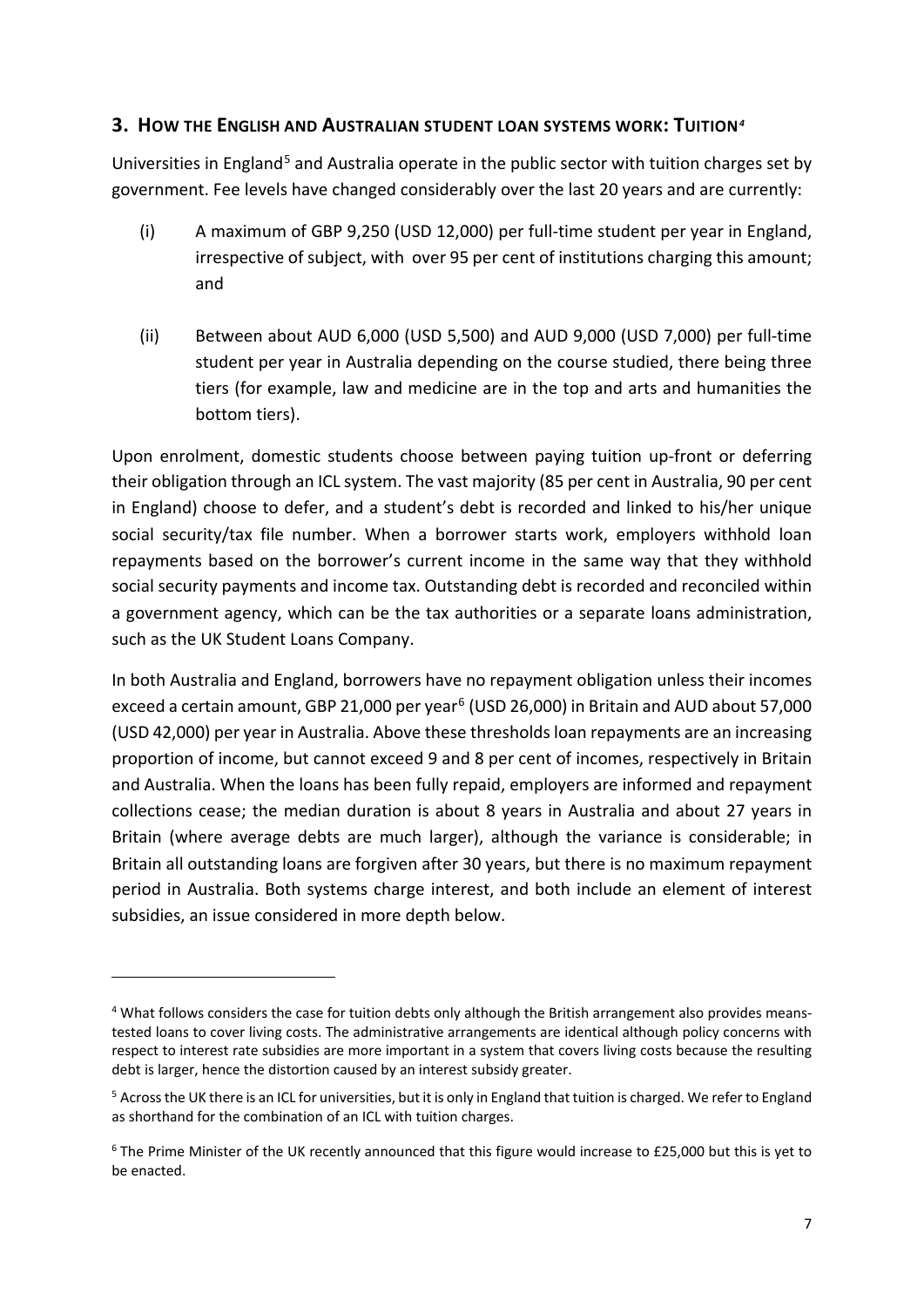# **4 KEY CONCEPTUAL FEATURES OF THE ENGLISH AND AUSTRALIAN ICL SYSTEMS**

Several critical features of the British and Australian loan arrangements contrast with those in the US. The most important are:

## **REPAYMENT BURDENS**

1

A critical concept is that of the "repayment burden" (RB), the proportion of a borrower's income required for loan payments. The most important benefit of the English and Australian ICL systems is that by design there is a maximum RB of 8 or 9 per cent. This feature contrasts sharply with the typical situation in the US, where RBs for an individual borrower can fluctuate widely and also differ considerably between student debtors, as noted in Dynarski (2016).

RBs are a crucial aspect of student loan design because they reflect the difficulty or ease of meeting repayment obligations. With non-ICL systems, for example standard Stafford loans, a borrower is required to repay a fixed amount each month for 10 years, irrespective of their financial capacity to do so. Thus borrowers experiencing unemployment or low earnings through non-graduation (a particularly likely outcome for borrowers who did not complete their degree from the for-profit sector), face high RBs, causing hardship and in many cases leading to default. This cannot happen with an ICL loan system and this is the main benefit of such arrangements.

Chapman and Dearden (2017) present calculations of RBs for BA graduates in the US at different percentiles in the US earnings distribution but only for those in the labour force.<sup>[7](#page-9-0)</sup> Though most graduates do not experience difficulties, those in the 10<sup>th</sup> and 20<sup>th</sup> centile face serious problems, particularly early in their careers. With hypothetical illustrations, Chapman and Dearden report RBs of over 100 per cent for young men and women in the 10<sup>th</sup> centile of BA earnings at the age of 22; and even those in the  $20<sup>th</sup>$  centile face high RBs of over 30 per cent for men and 40 per cent for women early in their career.

These can adversely affect both labour market decisions (whether to work in the public or private sector, take more time to find an appropriate job, do volunteering, look after family members) and decisions about family formation (partnership and when to have children) in waysthat are neither efficient nor equitable. Chapman and Dearden (2017) illustrate this with the example of a young female teacher who has a child.

A central characteristic of ICL loans in England and Australia is that such difficulties are ruled out by design, since both systems provide automatic insurance against low earnings. As a result, there are no adverse consequences in terms of damaged credit reputation – a major cost for debtors in the US system. Furthermore, an ICL system minimises (and for some

<span id="page-9-0"></span> $7$  Chapman and Dearden (2017) reports examination of RBs only with respect to people in the labour force. The approach adopted in the exercise reported here takes into account the effect on income of both unemployment *and* not being in the labor force, which are of course related importantly to income and thus the RB.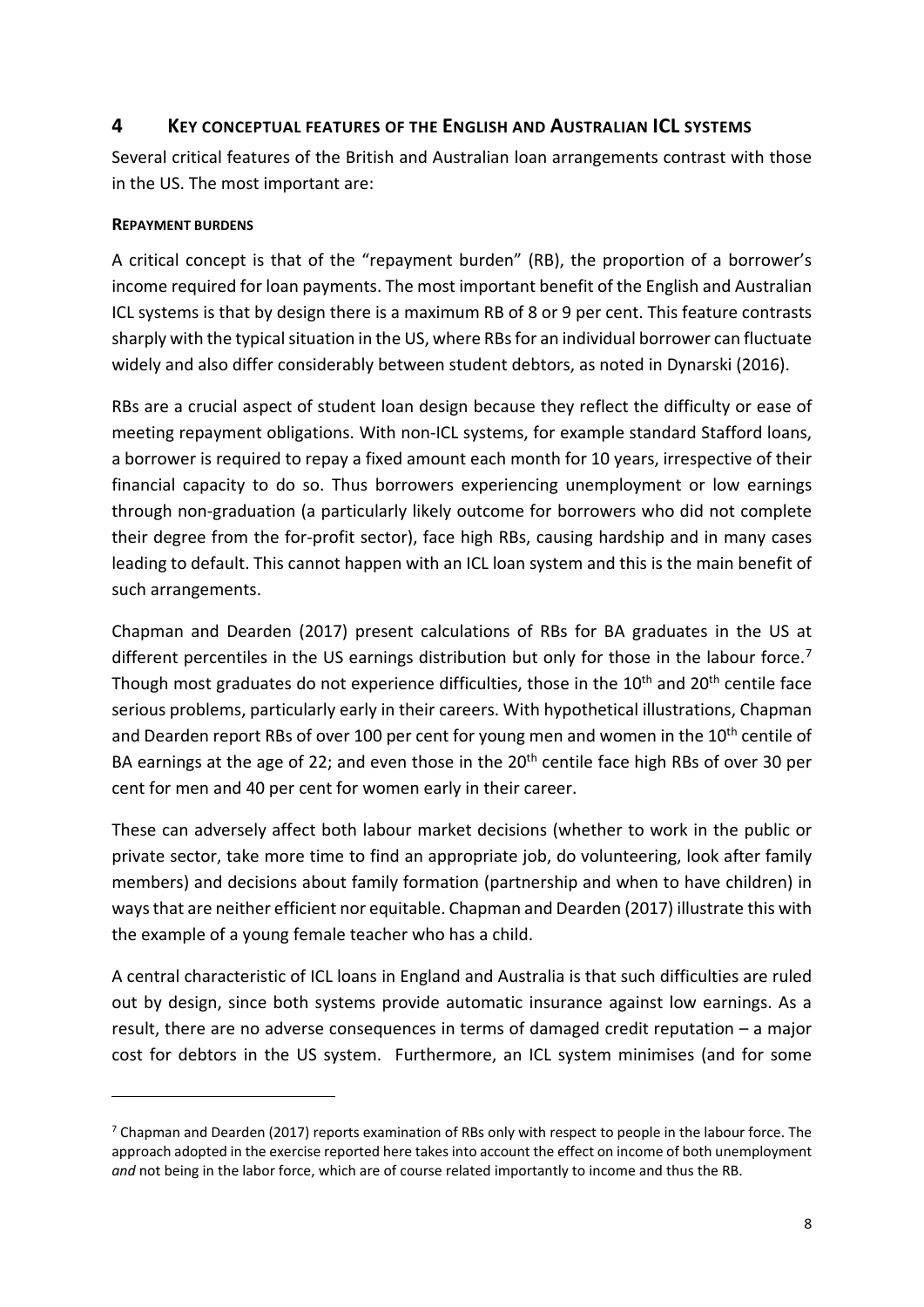designs eliminates) the perverse labour market and family formation incentives that face low earners in the US system.

## **ADMINISTRATIVE SIMPLICITY**

1

As Dynarski (2016) stresses, while US borrowers can choose an income-based repayment stream from the plethora of loan options available, the system is complicated to navigate and administratively burdensome. For example, being part of the US income-based arrangement must be negotiated on an annual basis and requires a fairly sophisticated understanding of the present value of expected loan repayments of different repayment options. In the English and Australian systems, in contrast, repayments adjust automatically; borrowers are not required to navigate through the myriad rules, nor to make complex decisions about their loan strategies. For employers, it is a simple matter of an additional element of withholding on behalf of the government, alongside income tax and social security.

Stiglitz (2014) has labelled these ICL advantages "transactional efficiencies" and promotes this aspect of the English and Australian policies as one of the most important positive features of ICL. The resulting benefits take two forms:

- The marginal cost of collection is small because the system builds on an existing administrative income-contingent collection apparatus<sup>[8](#page-10-0)</sup>.
- As noted, the benefit for the borrower is that repayments automatically adjust to financial circumstances.

## **ACCURACY IN ADJUSTING REPAYMENTS TO CURRENT FINANCIAL CIRCUMSTANCES**

ICL repayments in England or Australia accurately reflect a borrower's *current* capacity to repay, since repayments are collected on the basis of the borrower's current weekly, fortnightly or monthly income<sup>9</sup>. This aspect is important for the insurance element built into ICLs. This is not the case in the US variant of income-based repayment since repayments are based on the previous year's income rather than current income (Dynarski, 2016).

The distinction between past and current income would be immaterial with stable and predictable incomes, but that is not the way the world works for borrowers. The incomes of young people are least stable, and depend significantly on the state of the labour market when first seeking full-time employment. Thus the US income-based arrangements are not income contingent for the most important subset of borrowers – those with unstable employment and income and/or hours of work. Unemployment benefits and tax credits are

<span id="page-10-0"></span><sup>&</sup>lt;sup>8</sup> Administrative costs in the Australian and UK systems are about 3 or 4 per cent of the annual revenue collected (Chapman, 2014).

<span id="page-10-1"></span><sup>9</sup> ICLs typically involve employer with-holding from wages/salaries, that is earnings, although there are later financial year adjustments to include non-earnings incomes as well. In the rest of the paper we use the terms "income" and "earnings" interchangably.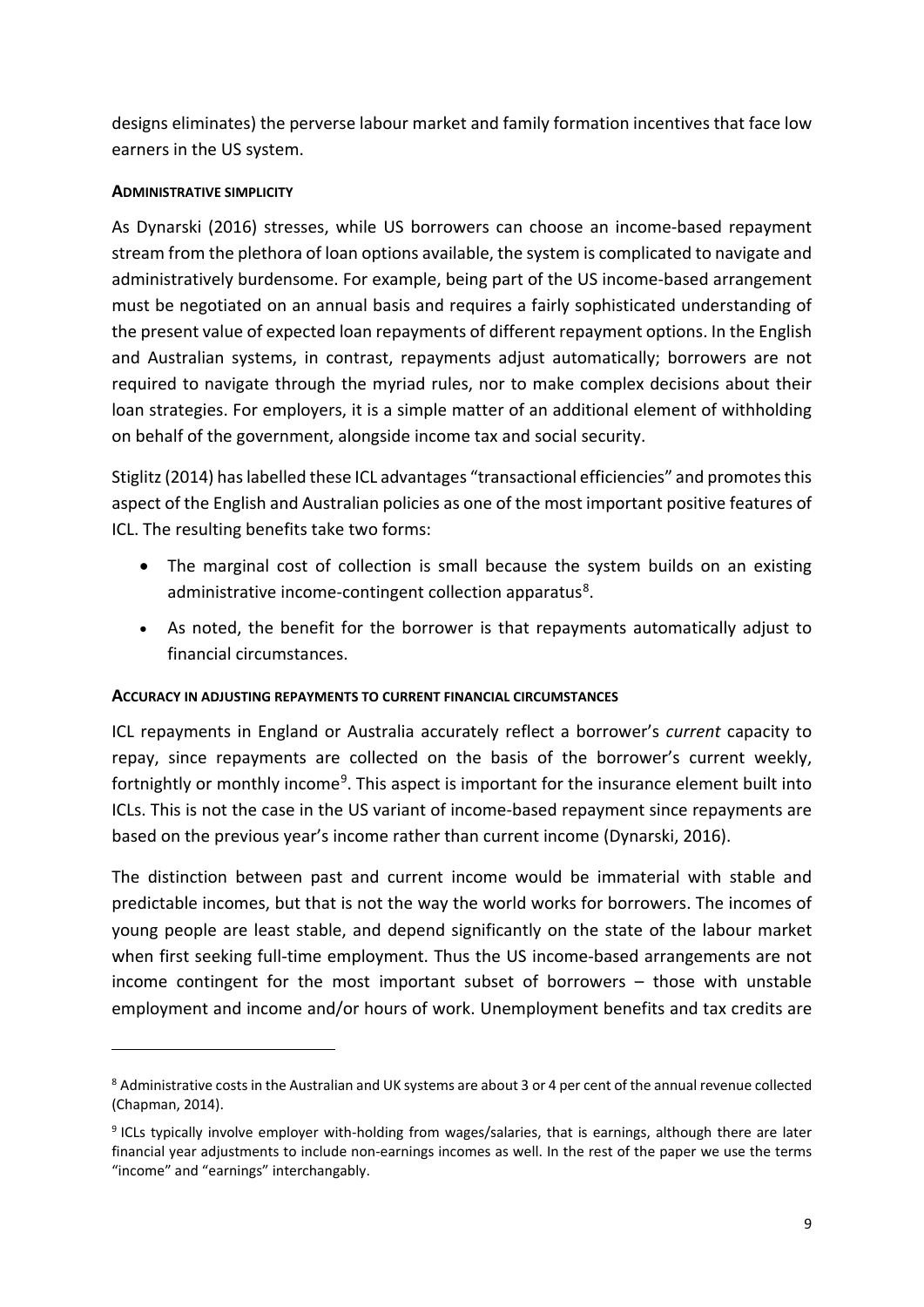rightly based on current circumstance; for the same reasons, the insurance element in ICLs requires repayments based on current earnings not past earnings.

## **ICLS GUARANTEE THAT THE REPAYMENT PERIOD IS OPTIMUM FOR ALL GRADUATES**

An implication of the English and Australian ICLs is that the repayment period for higherearning income borrowers will generally be shorter and for low-earning graduates longer.

There is no obvious argument for having a fixed 10-year (or indeed 20- or 30-year) term for student loans. Indeed, the typical US term of 10 years is unusual compared with student loans in other countries; for example, in the Thai and Canadian mortgage-style student loan systems the repayment periods are 15 and 18 years respectively. It can be argued that it is efficient if the lifetime of a loan is related to the lifetime of the asset, hence 3-year car loans and 25-year home loans. Since human capital has value throughout a person's working life, the option of a long repayment duration is efficient, as well as reducing the risk of default. Note that, as discussed below, a well-designed ICL allows early repayment if that is what the borrower wishes.

## **MINIMISING TAXPAYER SUBSIDIES WITH ICL**

The extent of taxpayer subsidy associated with an ICL depends on its design, discussed in section 5.

It is always possible to design an ICL system that is cost neutral. Key variables include a combination of smaller loans, real interest rates above the government cost of borrowing, loan surcharges, lower repayment thresholds, higher repayment rates, longer loan terms, and a healthy labour market with good earnings growth. Some of these variables can be controlled, others cannot. A good ICL system should be transparent, easy to understand, with high take up (essential for the insurance mechanism), easy to access, easy to administer, placing low burden on borrowers once they enter the labour market, and basing repayments on current earnings.

The English and Australian experience points to the following policy design conclusions.

- ICLs deliver major benefits in terms of consumption smoothing and insurance, because they eliminate concerns with high repayment burdens and hence largely eliminate defaults;
- Repayments through employer withholding based on current income is the simplest and cheapest approach for both lender and borrowers;
- A system without the complications of reapplication has significant administrative and conceptual benefits both for government and borrowers; and
- The parameters of an ICL are critical design issues, to which we now turn.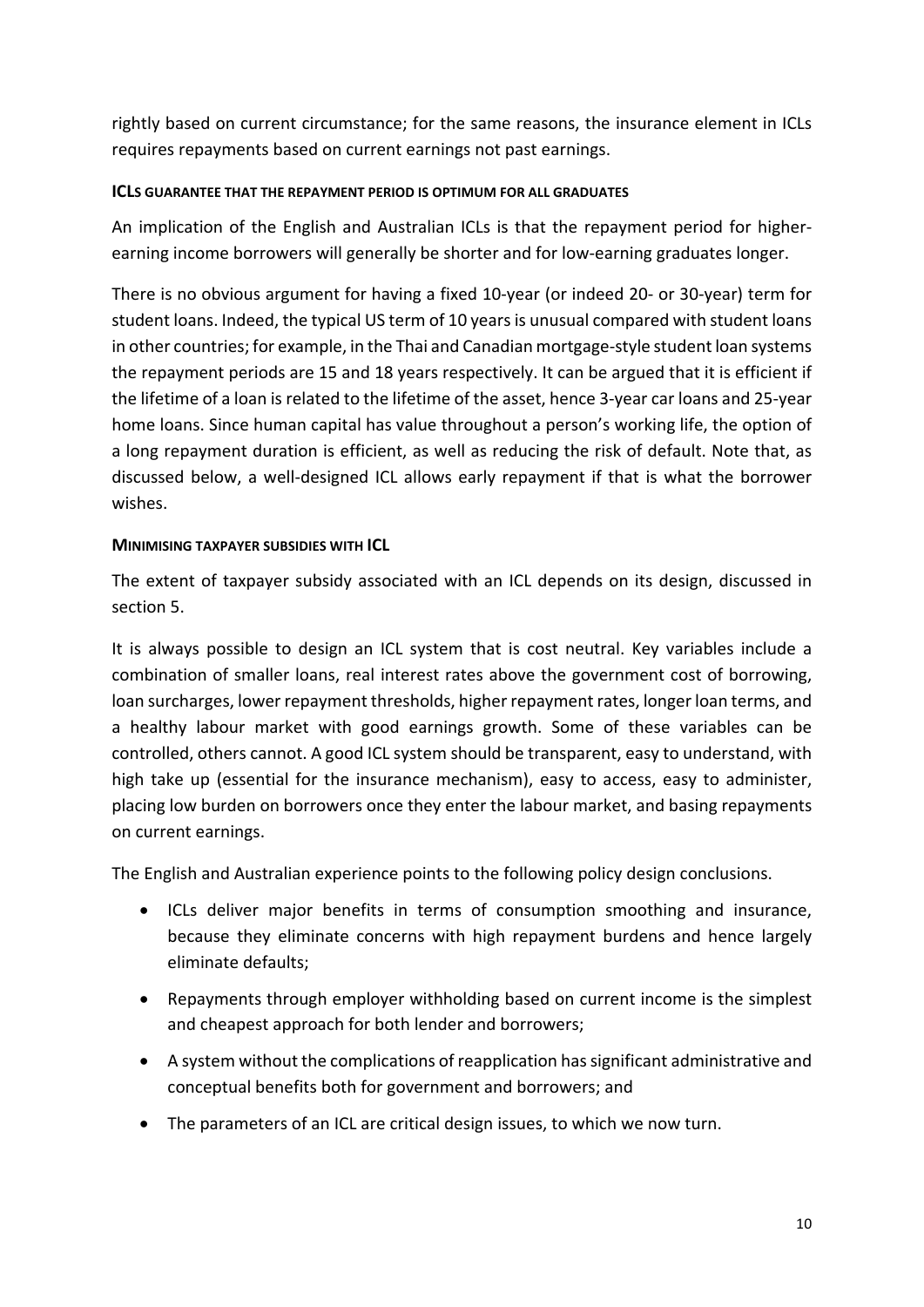# **5 Designing an ICL system**

This section discusses in turn the elements in an income-contingent system noted earlier: the repayment function (that is, the repayment rate(s) and repayment threshold); the interest rate on the loan and/or the loan surcharge charge; the cap on borrowing from the system; forgiveness after *n* years; conditions for early repayment; and a robust collection mechanism.

Student loans have multiple objectives, including consumption smoothing and social mobility (hence avoiding high repayment burdens), and fiscal parsimony (thus allowing loans to be large enough to provide good consumption smoothing, and sufficiently widely available to bring about the efficient level of investment in skills). The choice of parameter values will depend on:

- The relative weights given to these different objectives;
- The choice of the other parameters, i.e. the parameters interact with each other;
- The size of the loan;
- The level, distribution and projected rate of change of graduate earnings;
- The tax and benefit regime operating in a country and the tax base;
- Political sensitivity connected with real interest rates and surcharges.

## **THE CHOICE OF REPAYMENT RATE**

**.** 

- In England, the 9 percent repayment rate applies only to earnings above the threshold of GBP 21,000 per year; thus the repayment for someone earning GBP 22,000 per year is GBP 90, that is 9 per cent of GBP 1,000. In Australia, the first income threshold of repayment is AUD 57,000 per annum, and at that income debtors are required to repay 4 per cent of their *total* income, or about AUD 2,200. This suggests a "cliff-edge" as income crosses the threshold, and it is likely that this has behavioural effects, such as tax bunching<sup>10</sup>.
- A higher repayment rate brings in more repayments faster, but creates a larger potential distortion to labour supply, as labour supply is affected by the marginal tax rate. In England, the repayment rate of 9 per cent means that the increase in the marginal tax rate above the threshold is 9 per cent for all graduates (until the loan is repaid). In the Australian system the high short-term costs incurred at the first threshold can be reduced by having a lower initial repayment rate; the issue is currently under consideration by the Australian Parliament.

<span id="page-12-0"></span> $10$  An advantage of using a total instead of a marginal income basis of collection is the revenue receipts will be quicker. Chapman and Leigh (2009) find evidence of bunching in the Australian system, but it seems to be empirically very small (although that was when the first repayment rate was only 2 per cent of income and it has since increased to 4 per cent).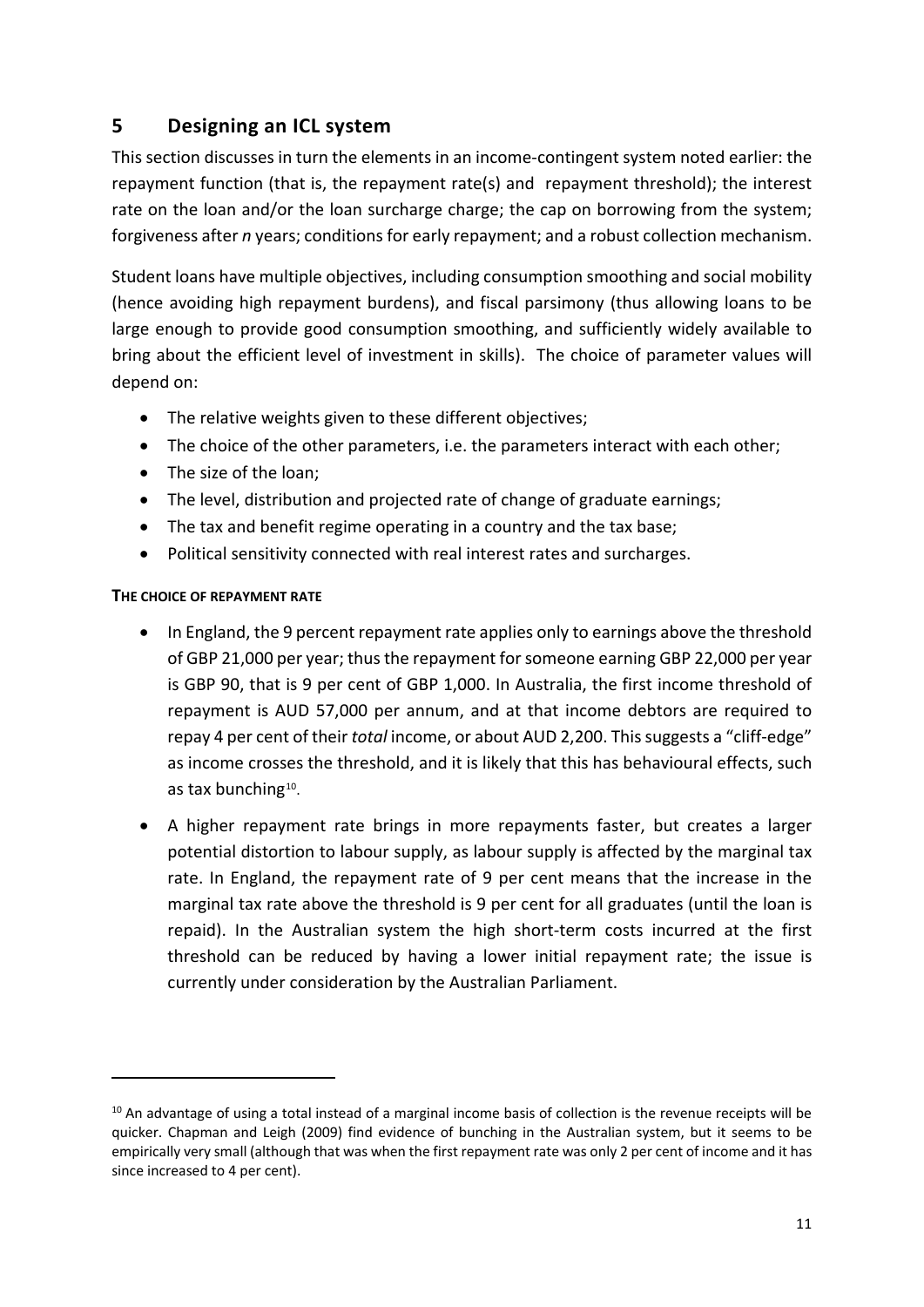### **THE CHOICE OF REPAYMENT THRESHOLD**.

- Other things equal, a lower repayment threshold increases repayments, making it possible, for example, to have a lower repayment rate at any given level of income.
- The case for a higher threshold is to avoid the high effective marginal tax rates faced by many low earning recipients of income-tested benefits, and to reduce financial stress on low earners. A higher threshold disentangles student loan repayments from the welfare system, with both efficiency and equity gains, but reduces revenue.
- The choice of threshold depends on the balance between repayment flows and social concerns, and will depend crucially on the median level of income in a country, the extent of income inequality, its tax and benefit systems and the efficiency of the tax collection/employer withholding system.

## **THE CHOICE OF INTEREST RATE**

- If a policy aim is to keep taxpayer subsidies small, one approach is an interest rate on the loan which is not below the government's cost of borrowing. An interest rate below the cost of finance means that *no* borrower repays in full in present value terms, an outcome which can be expensive in fiscal terms (especially if the government cost of borrowing is high). However, a lower interest rate may be politically more palatable,<sup>[11](#page-13-0)</sup> and may reduce adverse selection, and is also more progressive in terms of the proportion of the loan paid by the cohort of borrowers in present value terms across the earnings distribution. We return to the issue in section 5.2.
- If the interest rate is set above the government's cost of borrowing, borrowers who repay their loan in full repay more than the cost of their loan in present value terms. However this is no longer necessarily progressive within the cohort of borrowers (since the richest graduates repay their loan faster and hence contribute less proportionately in present value terms from the interest surcharge).

## **THE CHOICE OF SURCHARGE**

1

• A loan surcharge is an alternative to a positive real interest rate, or an option alongside it.[12](#page-13-1) A surcharge works by adding *x* per cent to the amount borrowed; for example a 10 percent surcharge on a loan of \$10,000 requires the borrower to repay \$11,000. Unlike compounding real interest rates, a surcharge is transparent and can help to maintain progressivity within the cohort of borrowers. This is because a surcharge with no real interest rate on the debt afterwards means that the highest income

<span id="page-13-1"></span><span id="page-13-0"></span> $12$  The US Stafford Loan system currently has a loan surcharge of 1.67 per cent.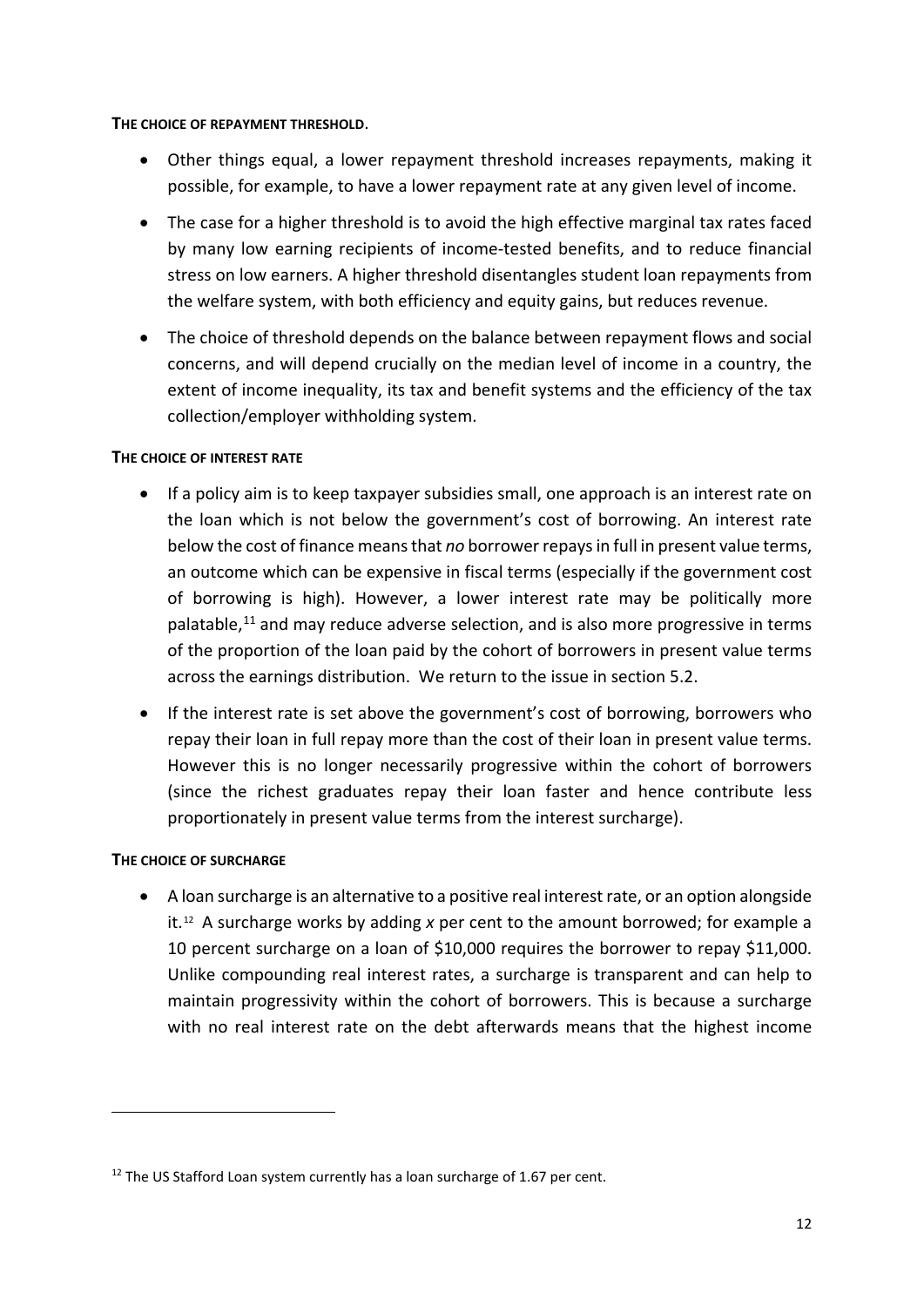earners pay the quickest and thus have lower interest rate subsidies from CPI indexation only of the debt.

• A possible disadvantage is that a surcharge, particularly if large, may affect the decision to take out a loan, that is, create adverse selection. There is no evidence for this response with the surcharge in the Australian ICL, in part because the sysem is mandator $v^{13}$  $v^{13}$  $v^{13}$ ..

## **MAXIMUM NUMBER OF YEARS OF REPAYMENT**

- In a system with a positive real interest rate, a lower maximum repayment duration is more progressive (since lower earners are increasingly protected), but at the expense of less revenue.
- England has a maximum repayment duration of 30 years, that is, any outstanding loan balance after 30 years is forgiven. In Australia, by contrast, there is no maximum period of repayment but implicitly it is set to be the death of a debtor.

### **CONDITIONS FOR EARLY REPAYMENT**

In a well-designed system borrowers should be able to repay early, in part or fully, with no penalty, so that nobody is forced to take longer than they wish to repay. A well designed system should have no incentives to repay early and/or ensure that there is no loss of revenue if there is early repayment.

## **A ROBUST COLLECTION MECHANISM**

As discussed earlier, employer with-holding on the basis of current earnings is (a) cheap, (b) robust in a country like the US, and (c) essential if the insurance element in the loan is to be effective. Retrospective collection of ICL repayments, albeit necessary for self-employed workers, is not transactionally efficient for employees and defeats the essence of the insurance element of an ICL loan system. A system as suggested by Dynarski (2016) in which employer-withholding is done in the same way as is done with respect to social security contributions, would be ideal.

#### **FUTURE PROOF**

1

A well designed ICL should be transparent, future proof and not easily subjected to political manipulation.

In sum, an efficient loan scheme has the characteristics summarised in Box 1.

<span id="page-14-0"></span> $13$  In a sense the Australian loan system can be avoided by students paying tuition charges up-front, but being involved in the arrangement is compulsory. Around 85 per cent of students in a given year choose the loan option.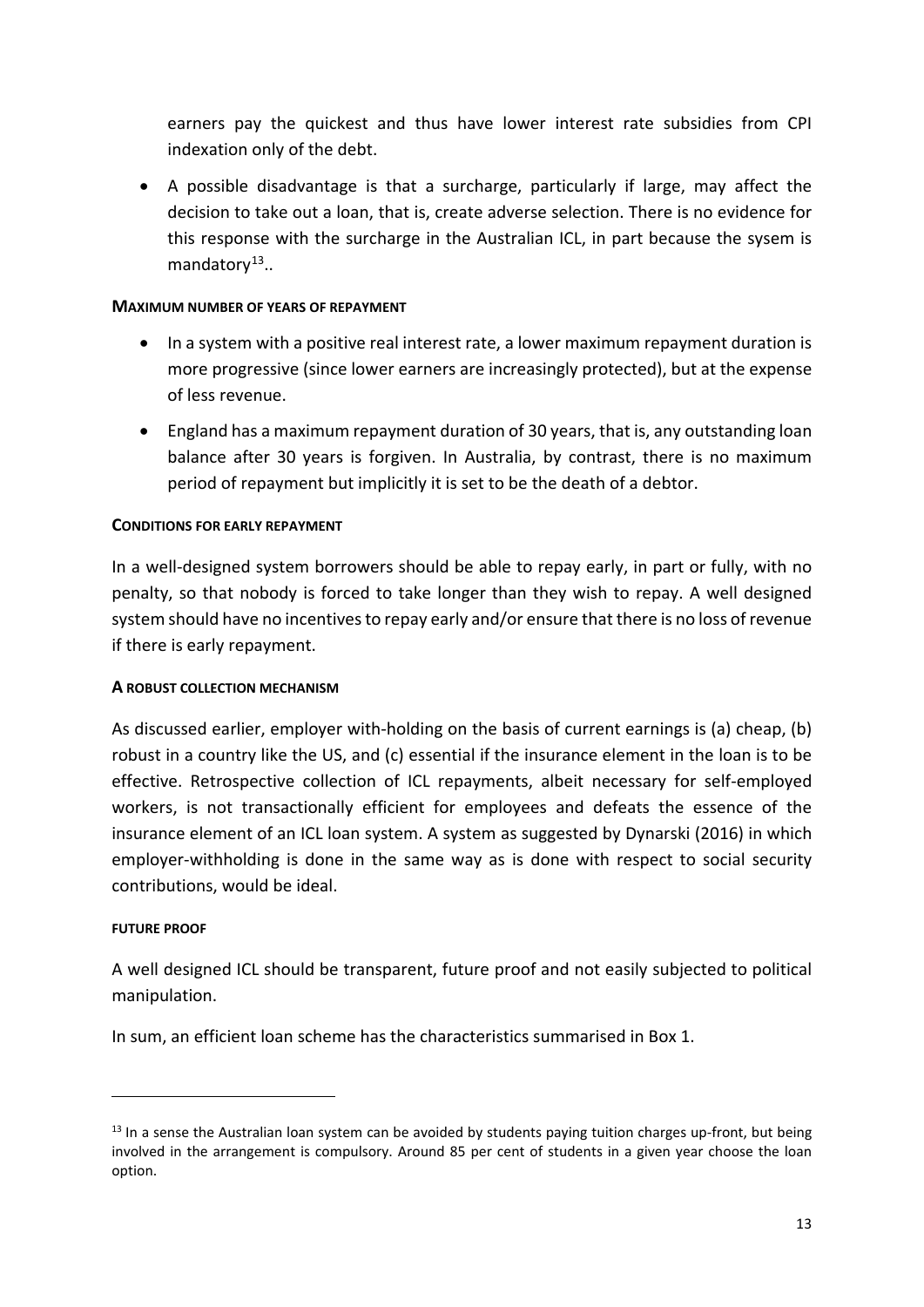# **Box 1 Characteristics of a good loan design**

**INCOME-CONTINGENT REPAYMENTS** based on current earnings.

**A WRITE-OFF** after *n* years, or at retirement or death.

**REPAYMENT THRESHOLD AND REPAYMENT RATE** chosen so that:

- A graduate with 'good' earnings repays (in PV terms) 100 per cent, or for high earners perhaps more than 100 per cent, in the latter case with a cap on maximum overpayment (in present value terms) by any individual.
- As far as possible seeks to avoid distortions, e.g. large cliff edges or wedges.

Such a loan is designed to make a loss on people with low lifetime earnings but should seek to keep the loss on other borrowers low.

Fiscal parsimony of loan design matters, not out of a sense of the purity of the loan, but because loans that make avoidable losses reduce their capacity to fulfil their core purpose of facilitating investment in human capital. Expensive loans restrict one or more of:

- The number of loans that are made available:
- The size of loans;
- Student numbers;
- The breadth of the loan system, e.g. not covering living costs, or excluding part-time students, postgraduate students and students in sub-degree tertiary education.
- Spending on more powerful pro-access policies, for example improving nursery and primary education.

**FINANCING NON-REPAYMENT.** The design question is where the loss on low-earning borrowers should fall: (a) on the taxpayer, or on the cohort of borrowers through (b) a cohort risk premium or (c) a surcharge.

- With a small loan any of these methods is likely to be effective.
- The larger the loan the greater the marginal loss (the marginal loss on a \$1 loan is close to zero (since almost everyone has sufficient income to repay a \$1 loan), on a \$1m loan it is close to 100 per cent). If loans are large, excessive reliance on any one method is generally suboptimal.
	- Taxpayer subsidy: a large fiscal cost (as in the English loan until 2012), as just discussed, creates downward pressure on the number and/or size of loans, and crowds out other beneficial activities;
	- Risk premium: a large loss requires a substantial risk premium, that is, an interest rate significantly above the government's cost of borrowing, risking adverse selection and creating potential political problems;
	- Surcharge: a large loss requires a substantial surcharge, again raising the prospect of adverse selection.

This line of argument suggests that the loss should be covered by a mix of the three mechanisms, the mix depending on the size of the loan and country specifics.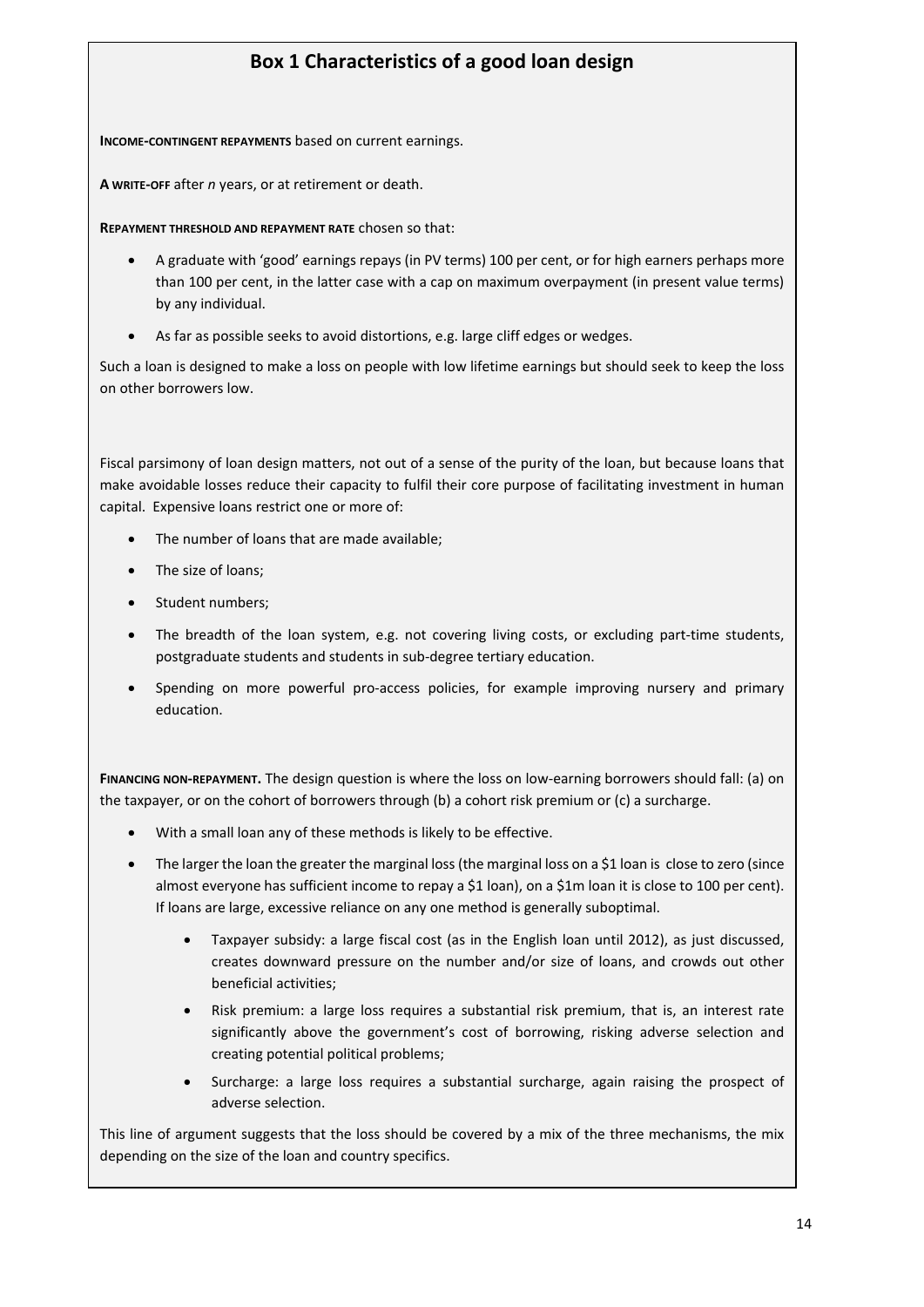# **6 Empirical illustrations OF AN ICL for the USA**

How might such a system work in the US? In order to assess this, we require good earning simulations of future graduates throughout their (simulated) lifetimes. This is the only way to work out the full cost implications of different ICL designs and the full distributional implications for borrowers. In England, the Department for Education provides simulated earnings profiles for male and female graduates, which allow anyone to calculate the implications of different ICL systems for different types of graduates and on government finances<sup>[14](#page-16-0)</sup> under different assumptions. It is very similar to models developed at the Institute for Fiscal Studies since 2002.<sup>[15](#page-16-1)</sup> In the US, it would be easy for the government to replicate these simulated earnings since they have the best sources of longitudinal data (for example, see Looney and Yanellis, 2014).

Instead, for this paper we take the latest data from the 2016 Current Population Survey. We focus on Bachelor of Arts (BA) graduates and assume real earnings growth of 1 per cent real per year for all these graduates. We include all graduates including those not in the labour force (as noted, in contradistinction to the approach undertaken in Chapman and Dearden, 2017).

We assume all BA graduates stay in the same earnings percentile throughout their life. This is simply for illustrative purposes and in no way reflects a typical earnings path for BA graduates and will exaggerate differences in earnings across the BA graduate distribution and will be an upper bound on taxpayer subsidies involved in different types of ICL systems.<sup>[16](#page-16-2)</sup> Dearden (2017) reports use of the same CPS data and allowed for income dynamics and shows that taxpayer subsidies are likely to be significantly lower. In this paper we are more concerned with showing the implications of different types of ICL designs which is illustrated more clearly assuming no dynamics. We begin by looking at the implications of an example ICL scheme across the distribution of all BA graduates.

We start with (a) a system with a zero real interest rate, and consider its distributional impact within the cohort of borrowers and the overall taxpayer subsidy. We then show the

1

<span id="page-16-0"></span><sup>14</sup> Se[e https://www.gov.uk/government/publications/simplified-student-loan-repayment-model.](https://www.gov.uk/government/publications/simplified-student-loan-repayment-model)

<span id="page-16-1"></span><sup>15</sup> See Haroon Chowdry *et al.* (2012a).

<span id="page-16-2"></span><sup>&</sup>lt;sup>16</sup> Note that using example individuals and or assuming that somebody stays in the same percentile of the earnings distribution is not realistic and will over-estimate taxpayer subsidies. We do use dynamic simulations from Dearden (2017) to show the likely magnitude of these over-estimates. Studies that have analysed the PSID and/or SIPP data in the US show that individuals experience transitory and permanent employment and earnings shocks throughout their lives, for example, see Low *et al.* (2010). Moreover, the big differences between the two systems is for people with even poorer labour market outcomes. The aim of the example graduates we use in this section is to show that that a well designed ICL can make a significant difference in important ways even for a moderately successful graduate. We also show, that for a successful graduate, revenue streams can accrue faster than with a mortgage-type loan.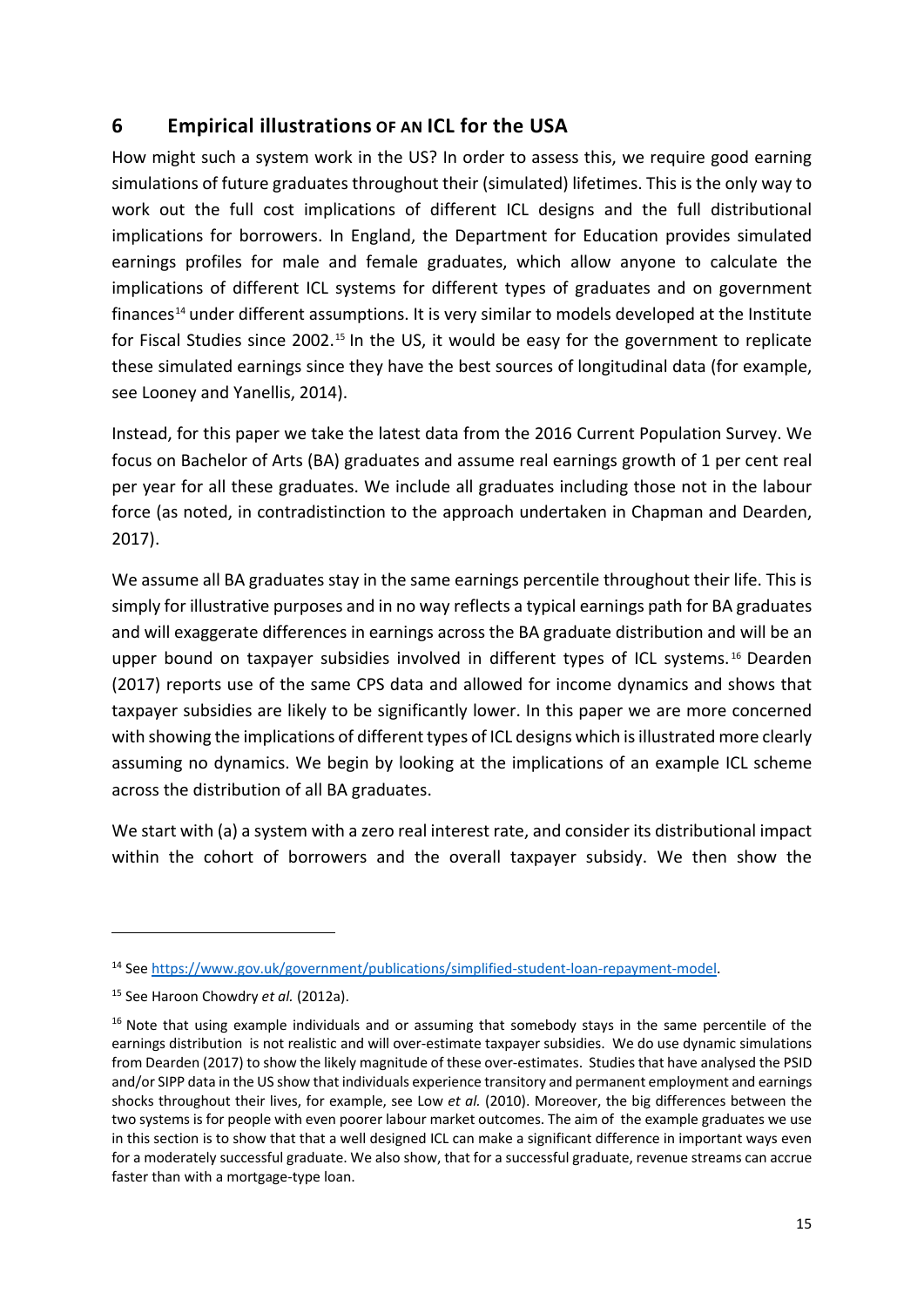distributional implications of reducing taxpayer subsidies via (b) a real interest rate only or (c) a surcharge only and (d) a real interest rate in combination with a loan surcharge.

We then illustrate the essential differences of our ICL system with a Stafford style mortgage loan using two examples of graduates: a female BA graduate who is assumed to earn around the 35<sup>th</sup> centile of the earnings distribution throughout her life, and a male graduate who is assumed to earn around the 90<sup>th</sup> centile of the male earnings distribution throughout his life. These very different experiences have been chosen to illustrate the range of likely earnings and ICL experiences.

# **CASE 1: AN EXAMPLE ICL WITH ZERO REAL INTEREST RATE**

1

How might an ICL system work in the US, and what would be the distributional and taxpayer subsidies involved? As an illustration only, we start with the following possible ICL parameters for a US system:

- (i) A first income repayment threshold of \$25,000 per year, and a second threshold of \$40,000 (in a policy reality these would both uprated annually with inflation);
- (ii) A flat 3 percent repayment rate on total income above the first threshold and 6 percent for earnings above the second threshold;
- (iii) A zero real interest rate (that is, debt increases with inflation only);
- (iv) A loan write-off after 25 years compared to no write-off. $17$

Our example is for a debt of \$35,000. In reality there would be a range of loans and hence debts that would be subject to an ICL. This may involved altering the parameters of the ICL according to debt level as suggested by Palacios (2014) but this is beyond the scope of this paper.

In order to compare the full distributional implications of this ICL as well as the size of the taxpayer subsidy, we calculate the unconditional quantiles of earnings by age and gender using CPS income data for BA graduates.<sup>[18](#page-17-1)</sup> We then smooth these quantile estimates using polynomials in age (see Dearden, 2017)). We use these smoothed unconditional quantile earnings profiles by age and gender to estimate the impact across the entire income distribution of BA graduates. For calculating the taxpayer subsidy we pool the male and female results using current BA conferment proportions taken from the Digest of Education

<span id="page-17-0"></span><sup>&</sup>lt;sup>17</sup> With the no write-off scenario we assume all individuals retire at 65 which means that we will over-estimate the costs of such a scheme as a significant proportion of graduates will earn beyond 65.

<span id="page-17-1"></span><sup>&</sup>lt;sup>18</sup> In all our analysis we use the CPS the variable 'ptotval' which is total income including unearnerd income. All data was obtained from Center for Economic and Policy Research (2016).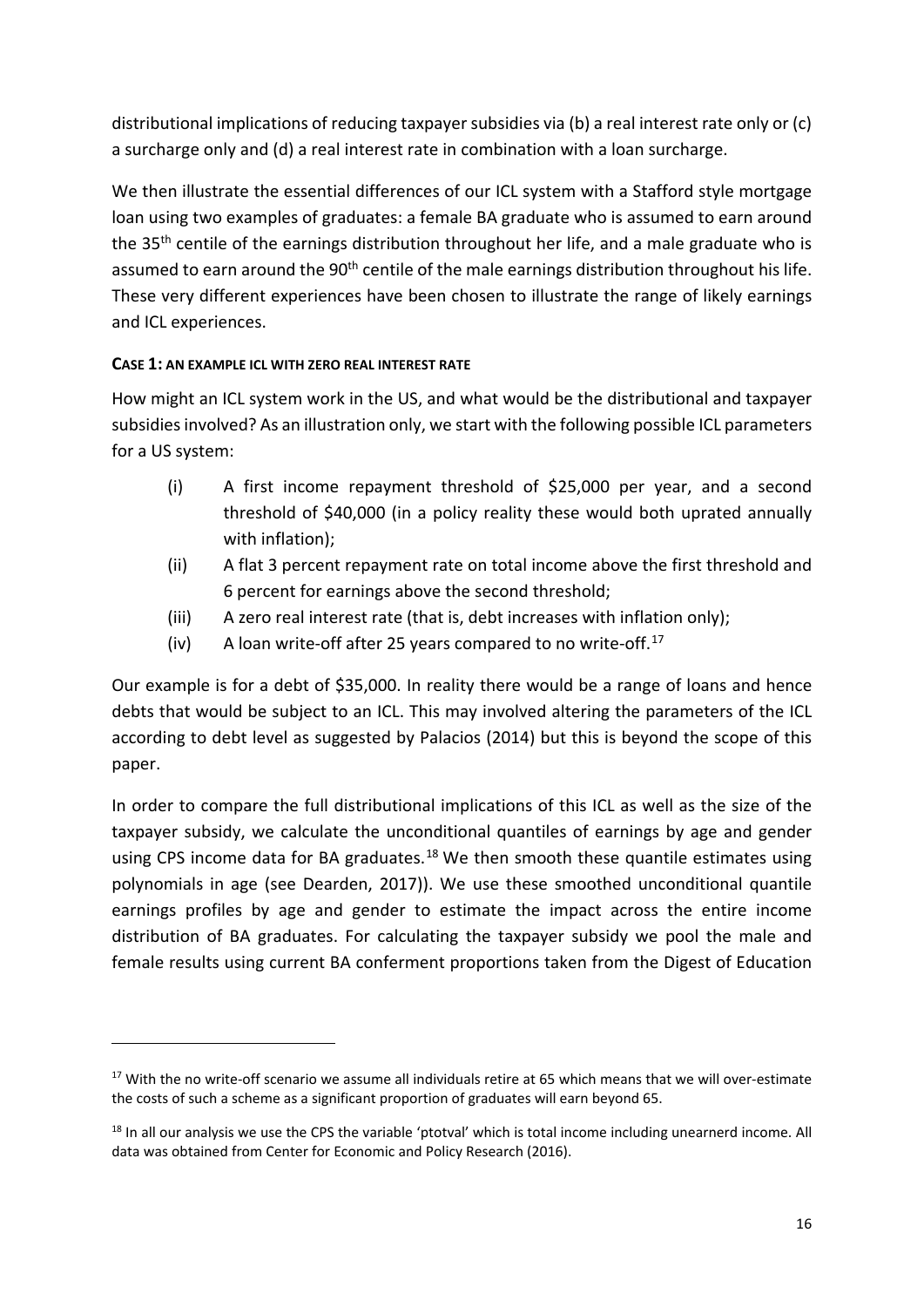Statistics for 2015.<sup>[19](#page-18-0)</sup> We assume real earnings growth of 1 per cent per annum; and that the government cost of borrowing is the 10-year bond rate plus  $\frac{1}{4}$  of a point.<sup>[20](#page-18-1)</sup>

A zero real interest rate in an ICL system is always *progressive* within the cohort of debtors for all borrowers but it helps the lowest graduate earners the most. This is because those with lower incomes repay their loans for longer (and are more likely to not repay in full), and the longer a loan with a subsidized interest rate is not fully repaid, the bigger is the subsidy.

Figure 1 shows the distributional impact (by deciles of the male and female college earning distribution) of a zero interest rate for our baseline scenario for men and women. We show the differences when there is debt write-off (after 25 years) and no debt write-off.

**.** 

<span id="page-18-0"></span><sup>19</sup> BA degrees conferred in 2015 were 812,669 men and 1,082,253 women (see https://nces.ed.gov/programs/digest/d16/tables/dt16 301.10.asp ). This is slightly different to the methodology used in Dearden (2017) who bases all here analysis using a simulated sample of 20000 graduates assuming no mobility and then earning dynamics. Here we just take percentile estimates of income to undertake the analysis.

<span id="page-18-1"></span><sup>&</sup>lt;sup>20</sup> The Stafford interest rate of 3.78 per cent per annum nominal is the government cost of borrowing plus 2.05 per cent points and hence 1.78 per cent points higher than a real interest rate of one percent (assumed in our ICL example) with one percent inflation.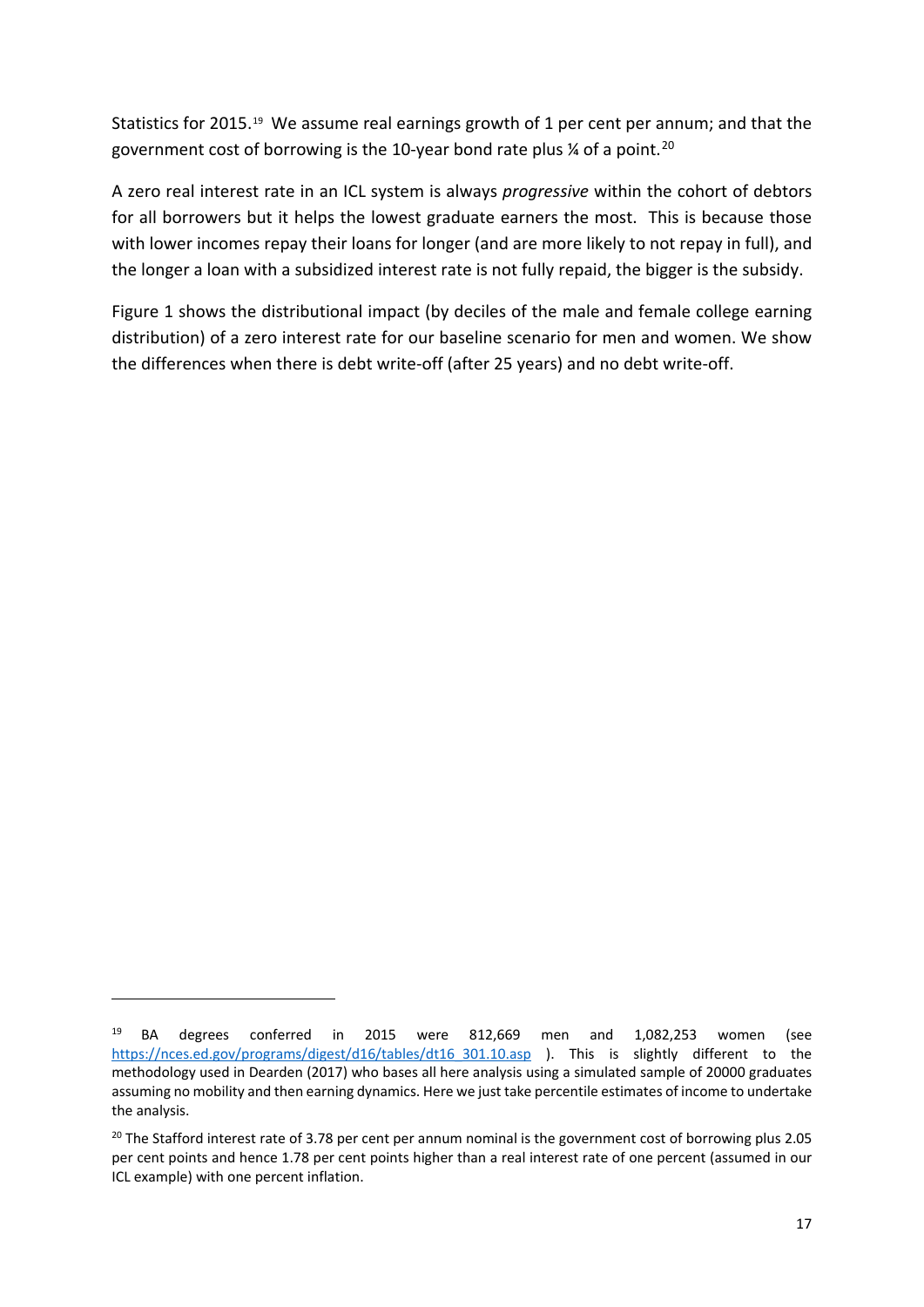**Figure 1 Proportion of ICL Loan Repaid by Decile of Lifetime Earnings: zero real interest rate and no income dynamics**



Overall, this baseline scheme involves a 29 per cent taxpayer subsidy with a write-off, and a 26 per cent subsidy with no write-off. All graduates receive a taxpayer subsidy because there is a zero (subsidised) real interest rate while at college and below the first threshold from which every graduate benefits. On average women repay between 68 per cent and 72 per cent in present value terms, and men between 86 per cent and 88 per cent. Having a writeoff makes the scheme more progressive for the cohort of borrowers but only impacts on the bottom four deciles for women and bottom two deciles for men.

The analysis above has assumed that all graduates stay in the same part of the earnings distribution from the age of 23. If we instead use the preferred dynamic simulations of Dearden (2017) where we allow for realistic earning dynamics using CPS data we get a very different picture as shown in Figure 2: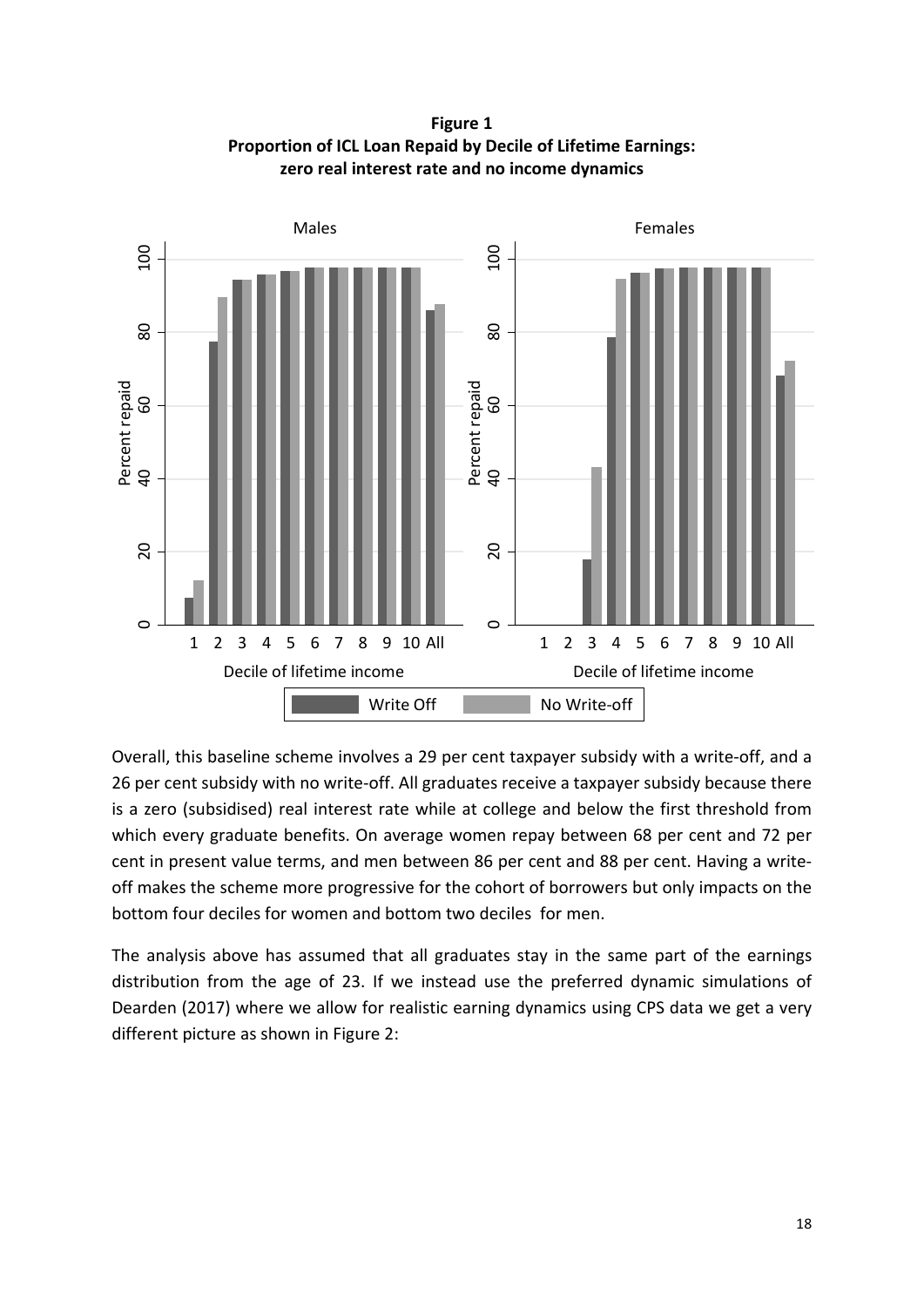**Figure 2 Proportion of ICL Loan Repaid by Decile of Lifetime Earnings: zero real interest rate and income dynamics**



In this case the baseline scheme involves a significantly smaller taxpayer subsidy of between 6 and 9 percent for women and 4 per cent for men. The loan write-off has virtually no impact on men but impacts on women up until the 6<sup>th</sup> decile. Again some caution is needed here as these dynamic simulations are only based on the short panel available in a subset of the CPS data (see Dearden , 2017).

Predicting future earning dynamics is a difficult task and with both the static and dynamic simulations we have assumed 1 per cent real income growth across all deciles of the income distribution. We assume that the unemployment rate and variance in earnings at every age is the same as it was in 2016 in the CPS data. Clearly our estimates of likely taxpayer subsidies are very sensitive to these assumptions.

In what follows we take the conservative approach and assume no mobility. It is important to emphasise that these simulations will be an upper estimate of the likely cost of an ICL and the actual cost is likely to be lower under reasonable assumptions. These estimates of taxpayer subsidies are sensitive to loan size and with large student loans (such as those in the UK) the taxpayer subsidies involved in an ICL can be relatively large regardless of assumptions about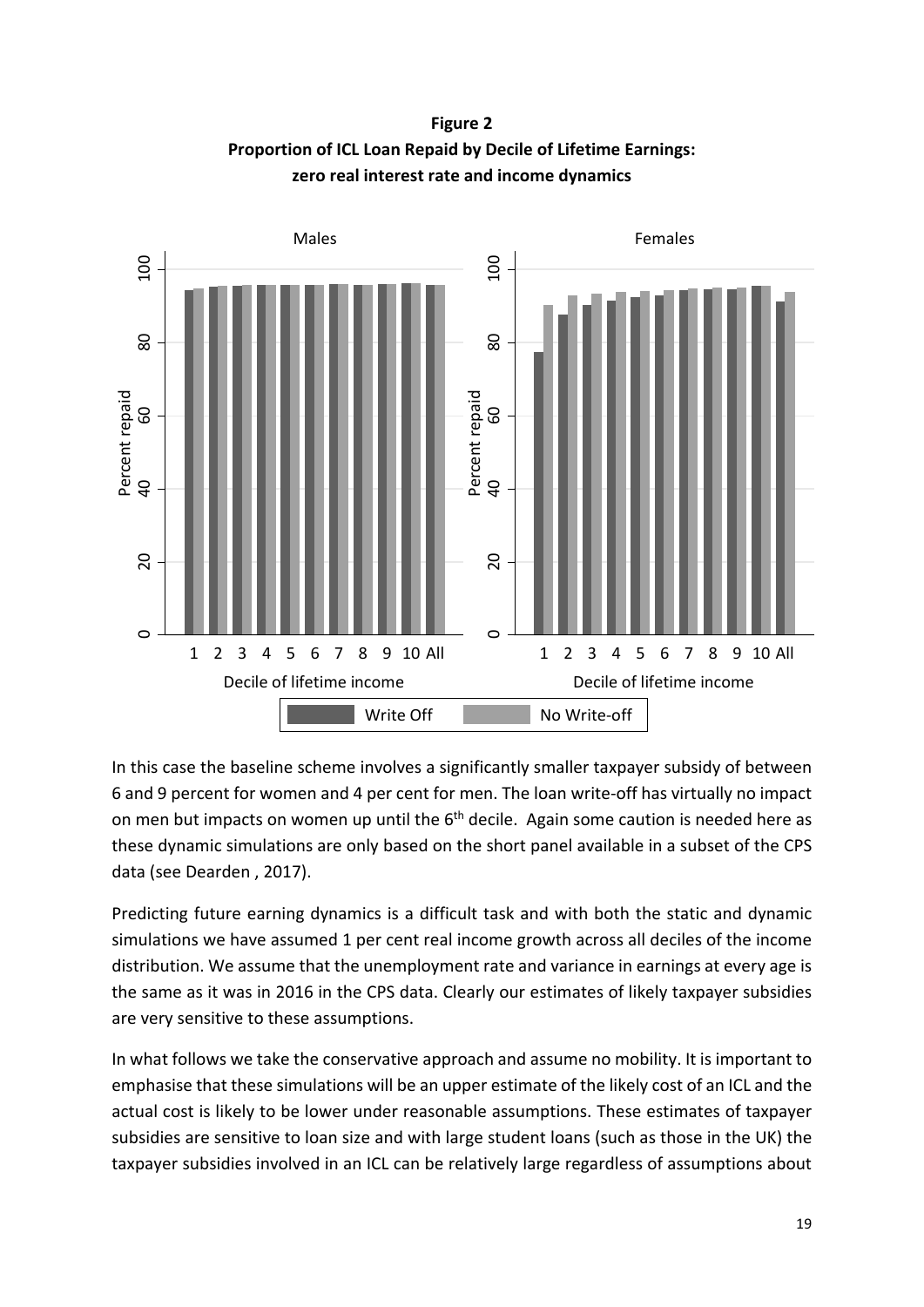income dynamics. Finally we are estimating the costs of the ICL based on individual gross income, including non-labour income. The actual income base used for an ICL clearly impacts on estimated taxpayer costs.

We now consider two ways of reducing taxpayer subsidies and highlight the associated distributional consequences with respect to all taxpayers: increasing the real interest rate above the government cost of borrowing and applying it for the duration of the loan (including while at college and when earning below the first threshold); and introducing a loan surcharge.

## **CASE 2: RAISING THE REAL INTEREST RATE**

Figure 3 shows the relationship between the real interest rate and the extent of taxpayer subsidies for the ICL described above for the case where we assume no mobility. In contrast with Case 1, the real interest rate applies from the moment the student takes out the loan, with no subsidy during college or below the first threshold. The figure shows that the taxpayer subsidy falls as the real interest rate increases. From the graph we can see the level of real interest necessary to make this baseline ICL system cost neutral. For the loan with no writeoff it would be 3.9 per cent real or 4.9 per cent nominal, and with a 25 year write-off 4.9 per cent real or 5.9 per cent nominal.<sup>[21](#page-21-0)</sup> In what follows this is what we define as involving no overall taxpayer subsidy.[22](#page-21-1) This is identified where the lines cross the *x* axis. It is also easy to see what interest rate would require an average taxpayer subsidy of 10 per cent (or indeed any other taxpayer subsidy): for this example the real interest rate could be 2.7 per cent if there is no write-off, or 3.5 per cent real or 4.5 per cent nominal with write-off after 25 years.

**.** 

<span id="page-21-0"></span> $21$  This is almost identical to the current Stafford Loan rate of 3.78 per cent nominal.

<span id="page-21-1"></span> $22$  Of course, this ignores administrative and other costs of implementing an ICL system and ignores noncompleters and two year college students. Hence no taxpayer subsidy for the BA group will necessarily involve a taxpayer subsidy for the student loan system as a whole. It also ignores direct government funding for teaching and grants.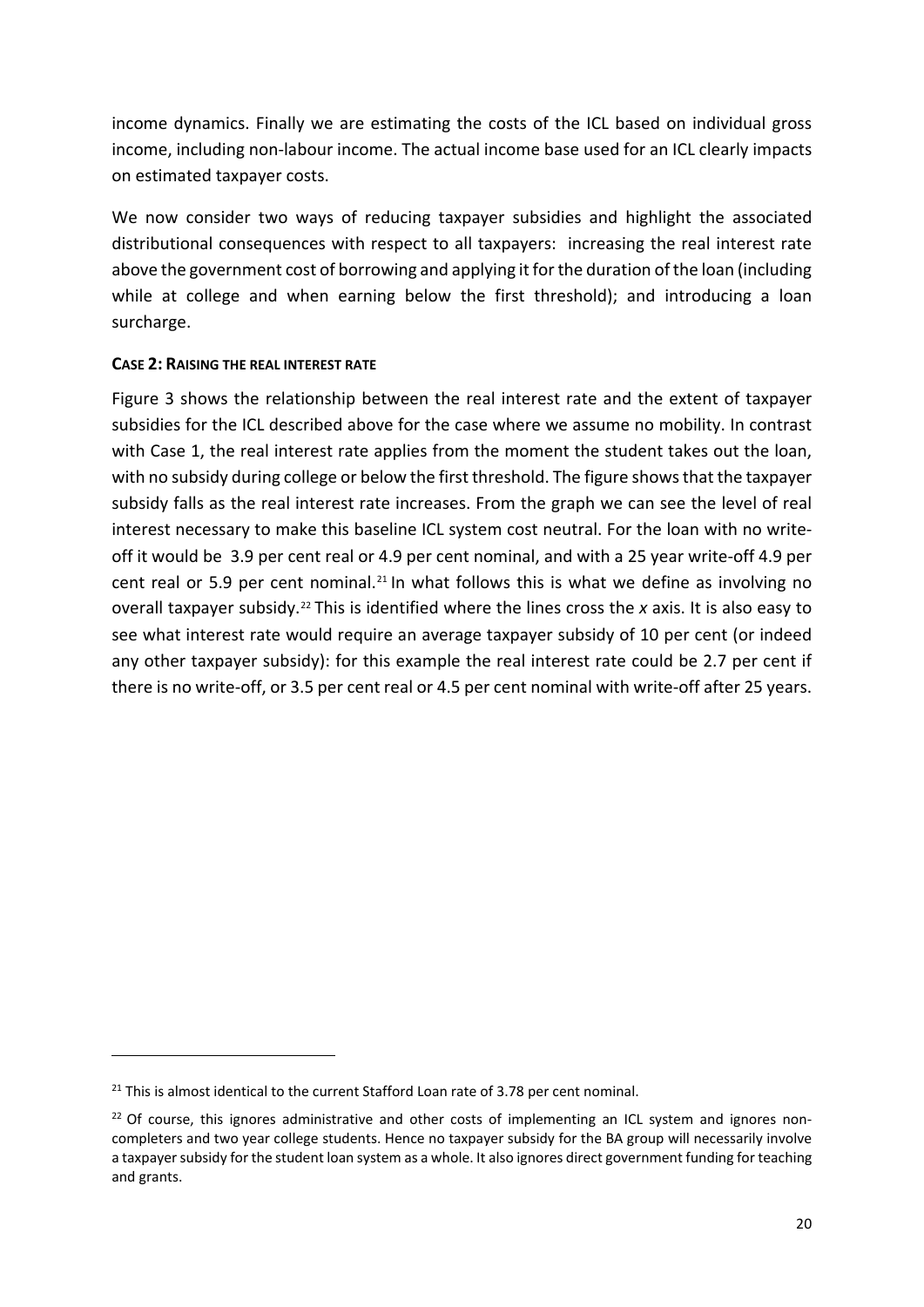**Figure 3 Real Interest Rates and Taxpayer Subsidies**



Note: The real interest rate is assumed to apply as soon as the loan is taken out.

What are the distributional implications of increasing the real interest rate compared to those shown in Figure 1? To illustrate this we look at the distributional implications of a 10 per cent taxpayer subsidy and 0 per cent taxpayer subsidy by increasing the interest rate under both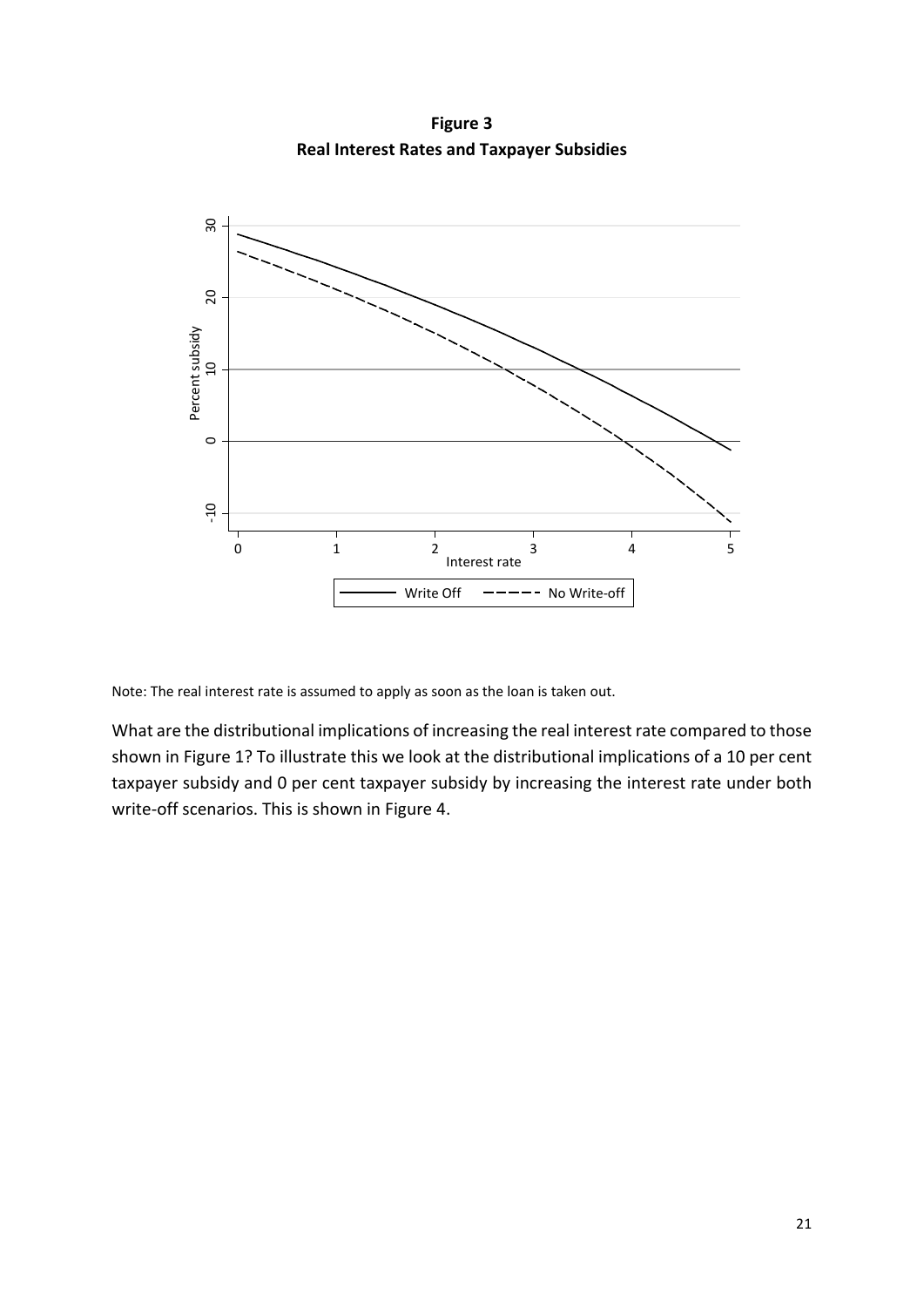**Figure 4 Distributional Consequences of Imposing a Real Interest Rate**



We see that for the 0 per cent taxpayer subsidy case, the biggest proportionate burden tends to be centred around the  $3^{rd}$ ,  $4^{th}$ ,  $5^{th}$  and  $6^{th}$  deciles for males (and  $2^{nd}$  decile with no writeoff). Those in the top decile do well in proportionate terms and only males in the bottom decile (with no write-off) and bottom two deciles (with write-off) pay a lower proportion of their loan in net present value terms. For females the biggest proportionate burden is in the 5<sup>th</sup> and 6<sup>th</sup> deciles (and 4<sup>th</sup> decile with no write-off). In the 10 per cent taxpayer subsidy case, those in the 4<sup>th</sup>, 5<sup>th</sup> and 6<sup>th</sup> decile for women, and 3<sup>rd</sup>, 4<sup>th</sup> and 5<sup>th</sup> decile pay proportionately more than other deciles so once again this is not progressive within the cohort of borrowers.

In order to reduce the taxpayer burden, certain groups of graduates are paying more than 100% of their loan value in net present value terms to offset students who do not pay off their loan in full. This illustrates the insurance nature of ICLs. Using a real interest rate to reduce taxpayer costs means that this disproportionately falls on middle earning graduates.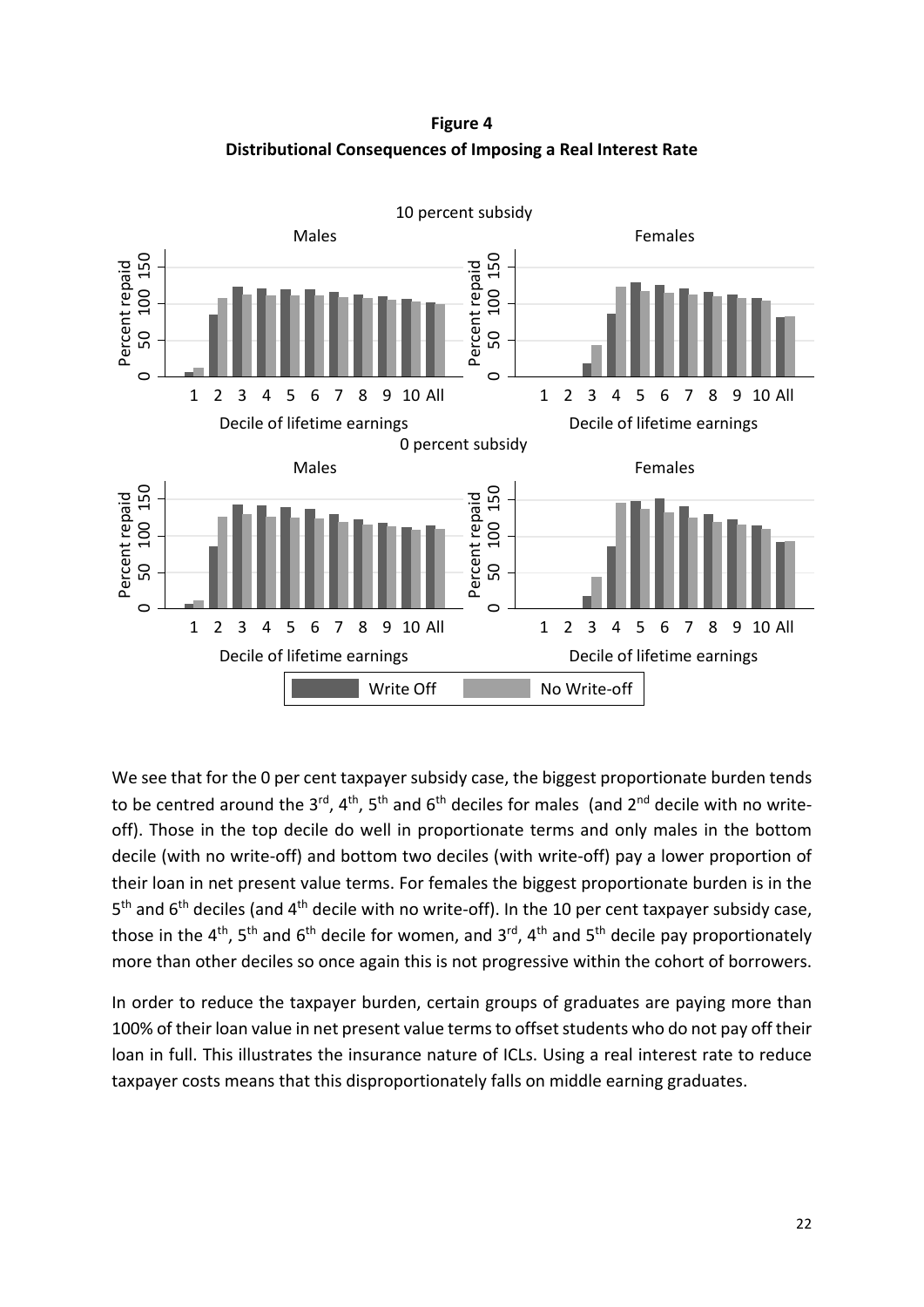### **CASE 3: IMPOSING A LOAN SURCHARGE**

We now look at the implications of imposing a loan surcharge. A loan surcharge simply increases the debt outstanding by a constant amount. If a student borrows \$5,000, their outstanding debt would be \$5,500 if a 10% loan surcharge was in operation. All other parameters of the ICL scheme remain the same, just the debt is increased.

In what follows we again pool the male and female BA graduates using latest enrolment figures and use our earnings data to see what surcharge would be necessary to reduce taxpayer subsidies for the baseline scenario with a zero real interest rate. This is shown in Figure 5, which illustrates how the taxpayer subsidy falls as the surcharge increases. The figure also shows the surcharge necessary to make the baseline ICL loan cost neutral, or indeed any other taxpayer subsidy.





Figure 5 shows that a surcharge of around 40 per cent is necessary to avoid any taxpayer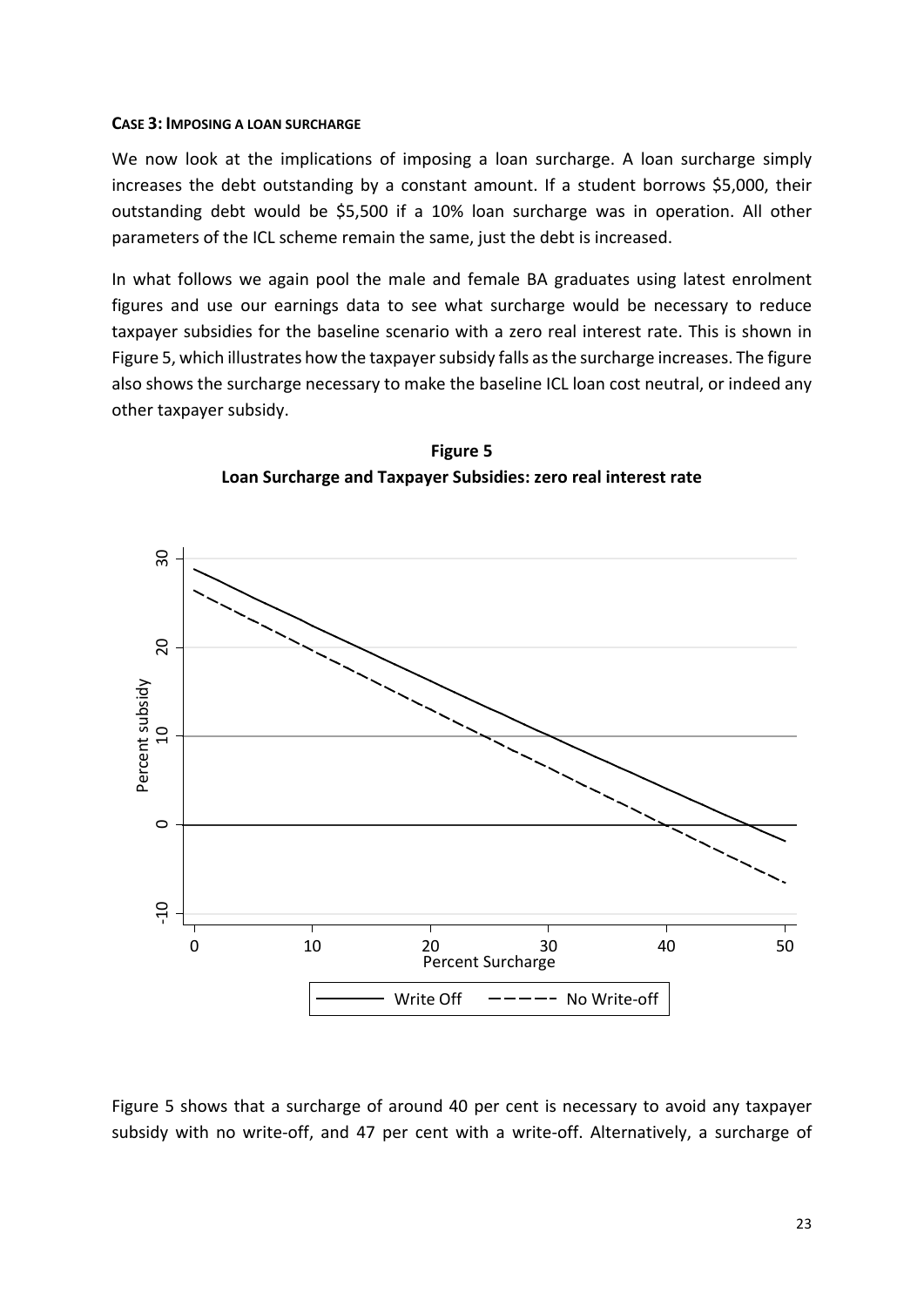around 25 per cent with no write-off and 30 per cent with a write-off would require a 10 per cent taxpayer subsidy.

**Figure 6**



# **Distributional Consequences of Imposing a Surcharge**

Figure 6 shows the distributional implications of these two surcharges and shows that they are both progressive within the cohort of borrowers i.e. as we move up the deciles of the income distribution, graduates pay proportionately more. For each taxpayer subsidy they are more progressive than the fiscally equivalent interest rate scenario illustrated above. With a surcharge, the richest graduates pay around 140 per cent of their loan in NPV terms in the case with no taxpayer subsidy and 120 per cent with a 10 per cent taxpayer subsidy. For a Stafford Loan for the same amount, the equivalent figure is 114 per cent but this applies to *all* graduates regardless of earnings and ignoring default.

Finally, in Figure 8, we show the implications of a hybrid scheme which charges a real interest rate of 1 per cent real above the first threshold combined with a surcharge to make up the shortfall. For a 0 per cent taxpayer subsidy, the surcharge needs to be 28 per cent with no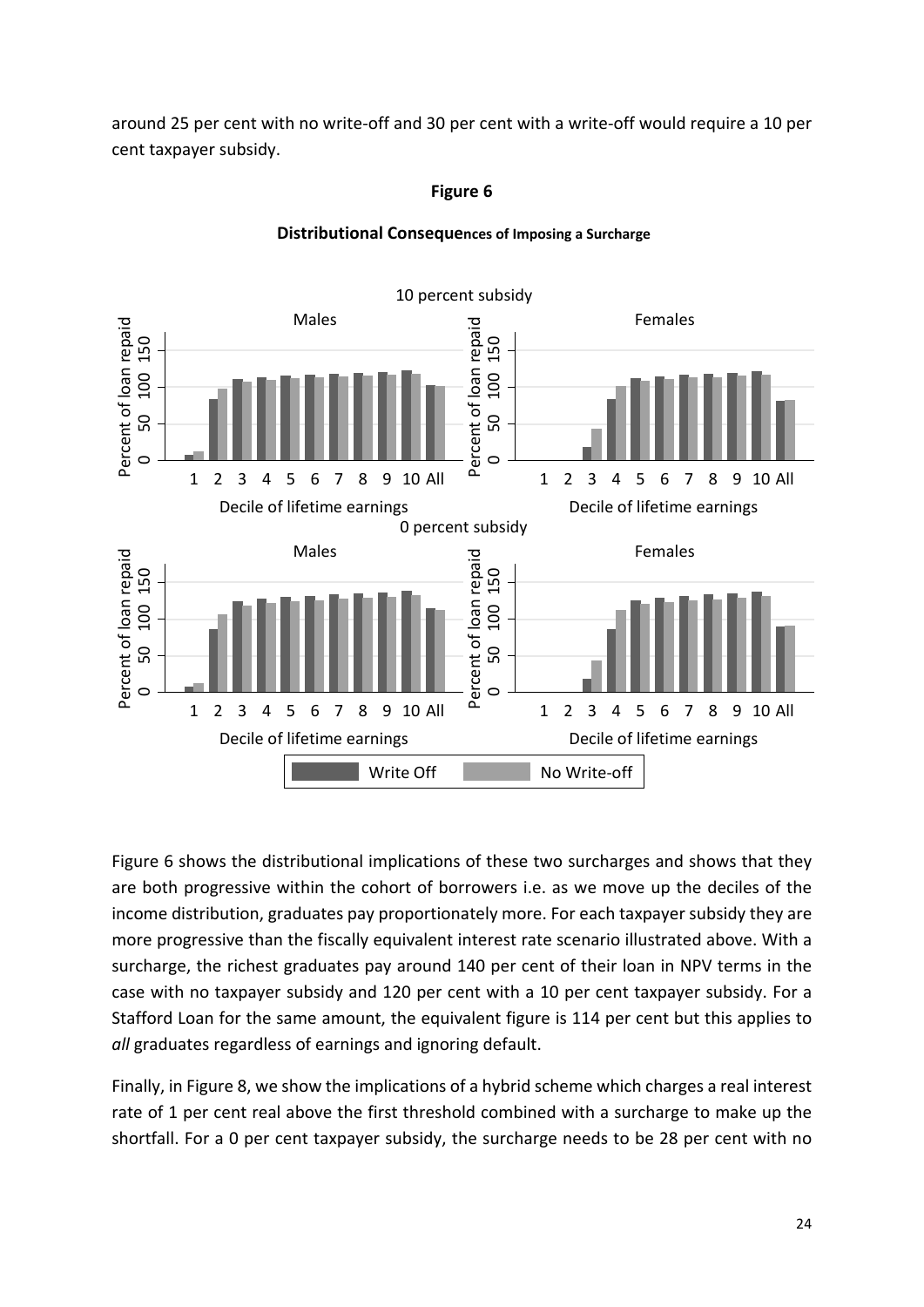write-off and 35 per cent with a write-off. Alternatively, a surcharge of 15 per cent with no write-off and 20 per cent with a write-off requires a taxpayer subsidy of 10 per cent.

In these examples we have shown the implications only of changing real interest rates and surcharges. However, as highlighted earlier, these are not the only parameters that can be changed.[23](#page-26-0) Importantly, the economic and political implications of charging a surcharge vs higher real interest rates are different and may impact differently on student's borrowing and decisions about university. It also depends on how they interact with other components of the ICL design, the tax and benefit system, the private loan market, and the moral hazard and adverse selection issues associated with the ICL design.



Figure 7 shows the distributional implications of these two surcharges and shows that they are both progressive within the cohort of borrowers, that is, as we move up the deciles of the income distribution, graduates pay proportionately more. With a surcharge, the richest

1

<span id="page-26-0"></span> $^{23}$  Other parameters that can be changed are: the number and level of thresholds; repayment rates; write-off period; the maximum loan level and whether a marginal or average repayment rate is applied. Also, the estimates are sensitives to economy wide variables such as earnings growth across the earnings distribution, the government cost of borrowing and inflation.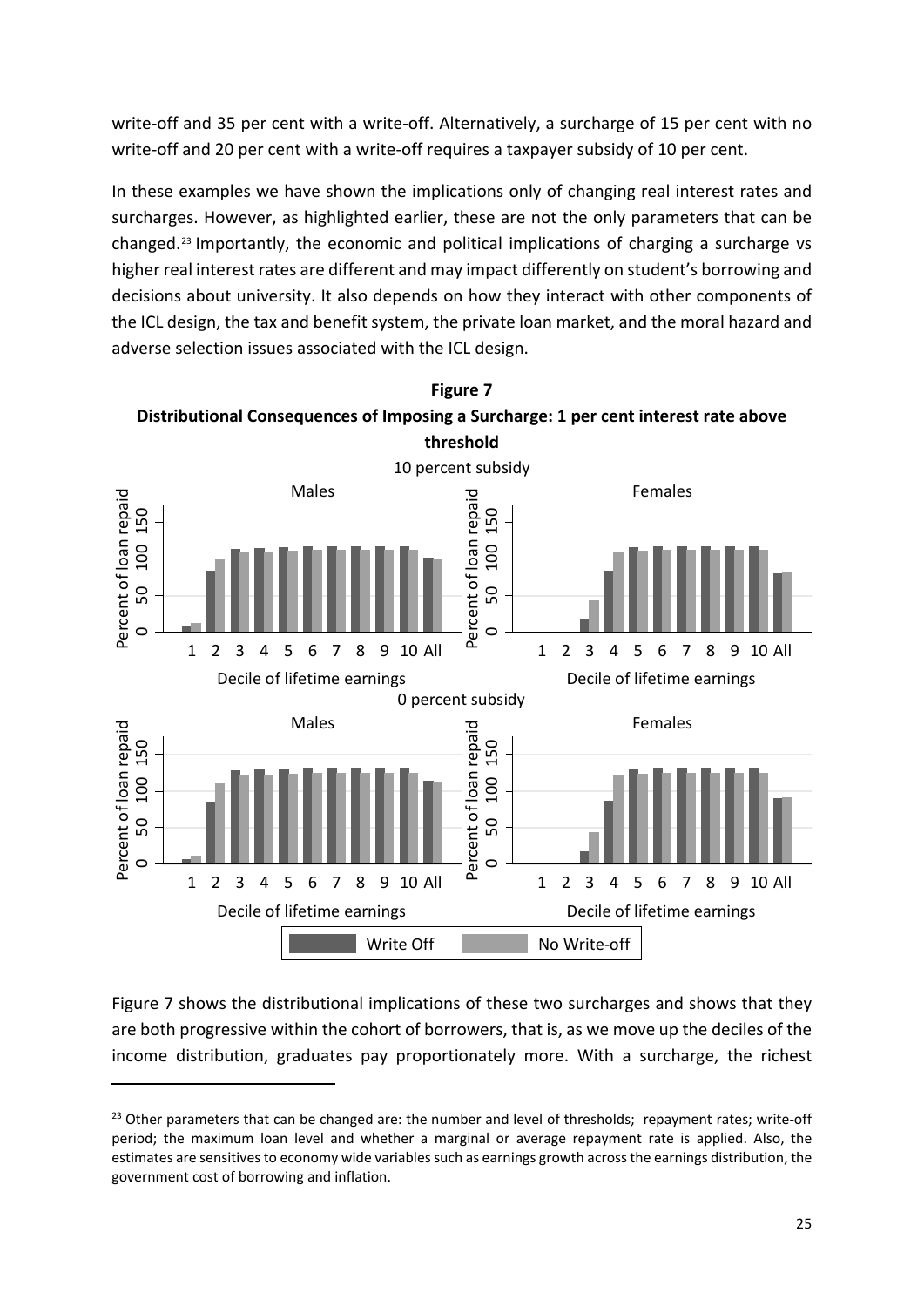graduates pay around 130 per cent of their loan in present value terms in the case with no taxpayer subsidy and 115 per cent with a 10 per cent taxpayer subsidy.

# **COMPARING ICL AND STAFFORD STUDENT LOANS REPAYMENT SCHEDULES AND BURDENS FOR EXAMPLE GRADUATES**

In this section we examine repayment burdens for different types of borrowers under the various ICL schemes discussed in the previous section and Stafford mortgage style loans (Stafford ML). Ideally when conducting this exercise, we would use net income but this is not available in our data. For the vast majority of people we will be underestimating RBs using gross income. RBs will also be affected by other factors such as partner's income which again is not considered in our analysis.

We compare the situation of a female BA graduate who remains in the 35<sup>th</sup> centile of female BA earnings all her working life with that of a 90<sup>th</sup> centile male BA graduate. As with our earlier examples, we assume a debt of \$35,000 in 2016 prices and a 10 year Stafford ML with a nominal interest rate of 3.78 per cent, the rate applying for those taking out loans in 2016. We compare the yearly repayments and repayment burdens for a Stafford Loan with the ICLs delivering a 10 per cent taxpayer subsidy that we discussed in our distributional analysis above. [24](#page-27-0)

In Figure 8 we show our estimate of the earnings of this female BA graduate in 2016 \$US and compare this to a similar females in the 20<sup>th</sup> percentile and 50<sup>th</sup> percentile (median), 75<sup>th</sup> and 90<sup>th</sup> percentile of the income distribution throughout her life. We have assumed 1 per cent annual real earnings growth.

**.** 

<span id="page-27-0"></span><sup>&</sup>lt;sup>24</sup> With the current Stafford MLs the government underwrites defaults on these loans and current estimates suggest that this subsidy is well in excess of 10 per cent of the total value of Stafford MLs (see Looney and Yannelis, 2015)).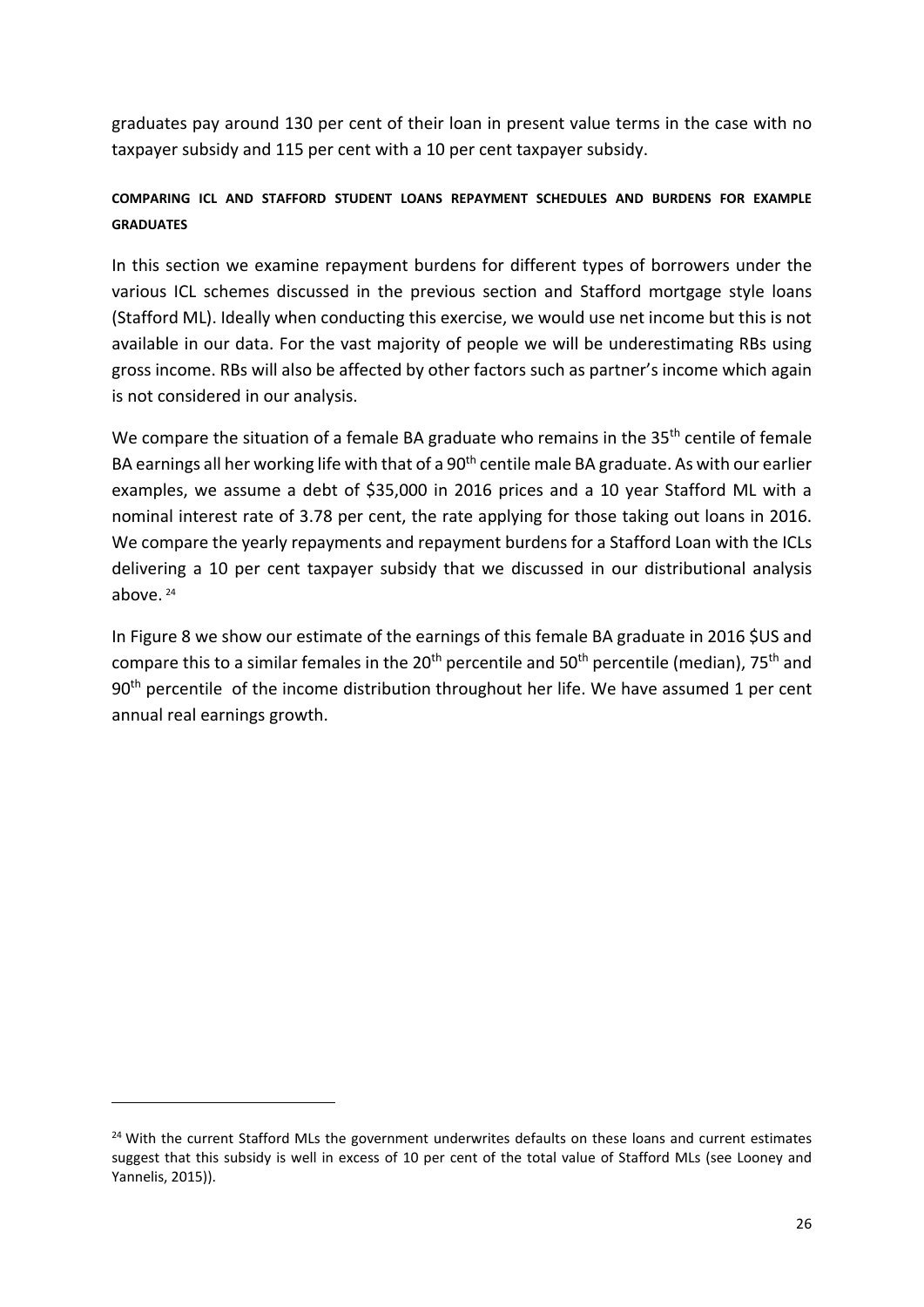



For our example we will assume that graduates borrow \$35,000 over 4 years, the same as was assumed in the previous section. We consider the following types of loans:

- 1. Stafford ML with a repayment term of 10 years and a nominal interest rate of 3.78 per cent[25](#page-28-0)
- 2. An ICL with 2.7 per cent real interest rate and no write-off

1

- 3. An ICL with a 3.5 per cent real interest rate and a write-off after 25 years
- 4. An ICL with a loan surcharge of 15 per cent, 1 per cent interest rate above the threshold and no write-off
- 5. An ICL with a loan surcharge of 20 per cent, 1 per cent interest rate above the threshold and a write-off after 25 years

<span id="page-28-0"></span> $25$  The average student debt in 2015 was \$30,100 but this included all debt including private debt. See [http://ticas.org/sites/default/files/pub\\_files/classof2015.pdf.](http://ticas.org/sites/default/files/pub_files/classof2015.pdf)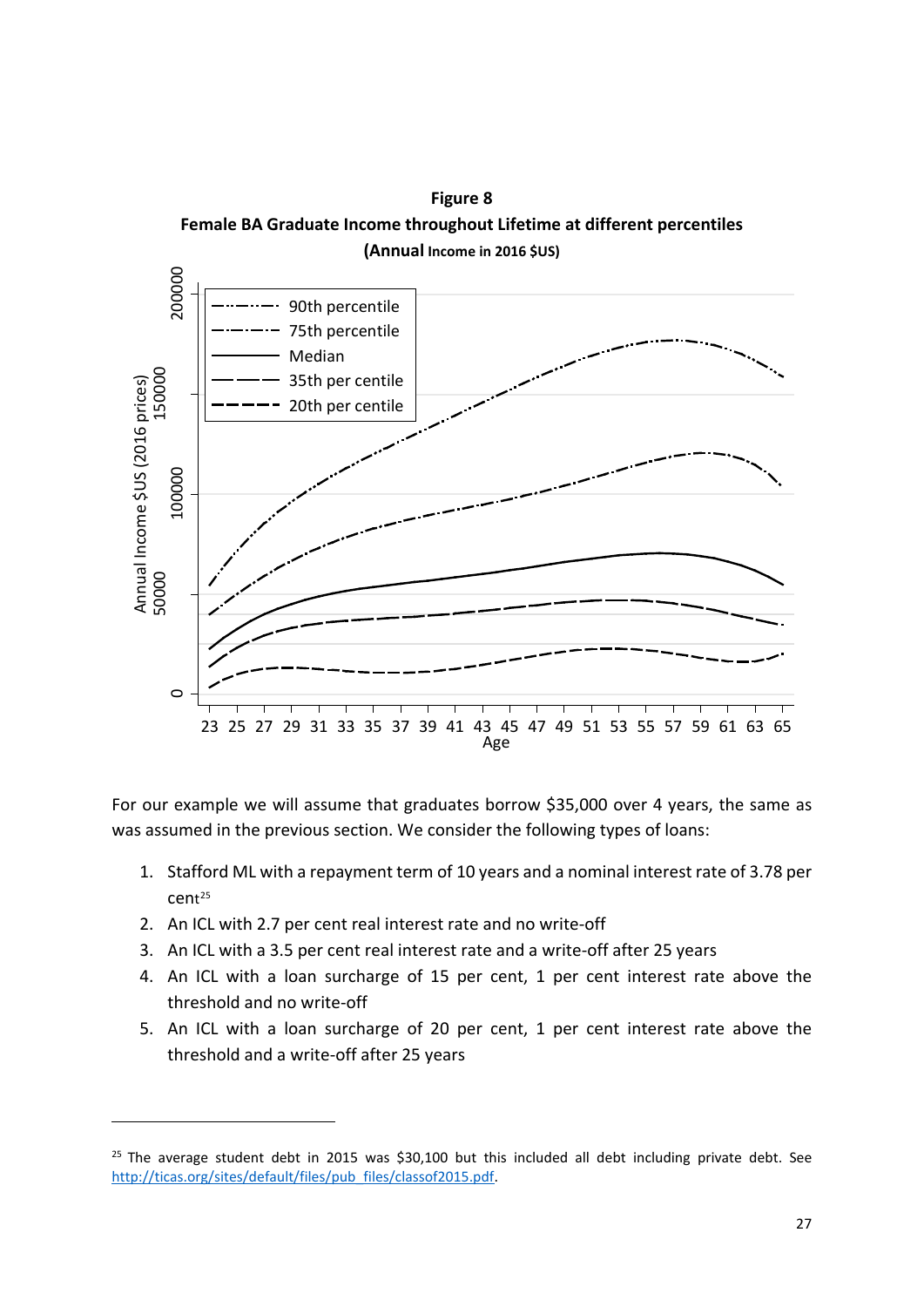- 6. An ICL with a loan surcharge of 25 per cent, 0 per cent real interest rate and no writeoff
- 7. An ICL with a loan surcharge of 30 per cent, 0 per cent real interest rate and write-off after 25 years

From the previous section, we saw that all of these ICL schemes involve a taxpayer subsidy or around 10 per cent ignoring income dynamics and so represent an upper estimate of likely costs. Moreover Stafford MLs are currently costing the government a much higher proportion of subsidy due to high default rates so this seems fair. For all scenarios we assume a 1 per cent rate of inflation and a government cost of borrowing of 1 per cent (as we did in the previous section).

Figure 9 shows us the annual repayment schedule in \$2016 for these schemes for a women in the 35<sup>th</sup> centile of the earnings distribution throughout her life. From Figure 8 we see that a women in the 20<sup>th</sup> centile of the earnings distribution throughout her life would pay nothing under this proposed ICL as her lifetime annual earnings remain under \$25,000. For women in the 35<sup>th</sup> percentile the repayment schedule is identical for all schemes involving write-off as they do not repay their loan within 25 years.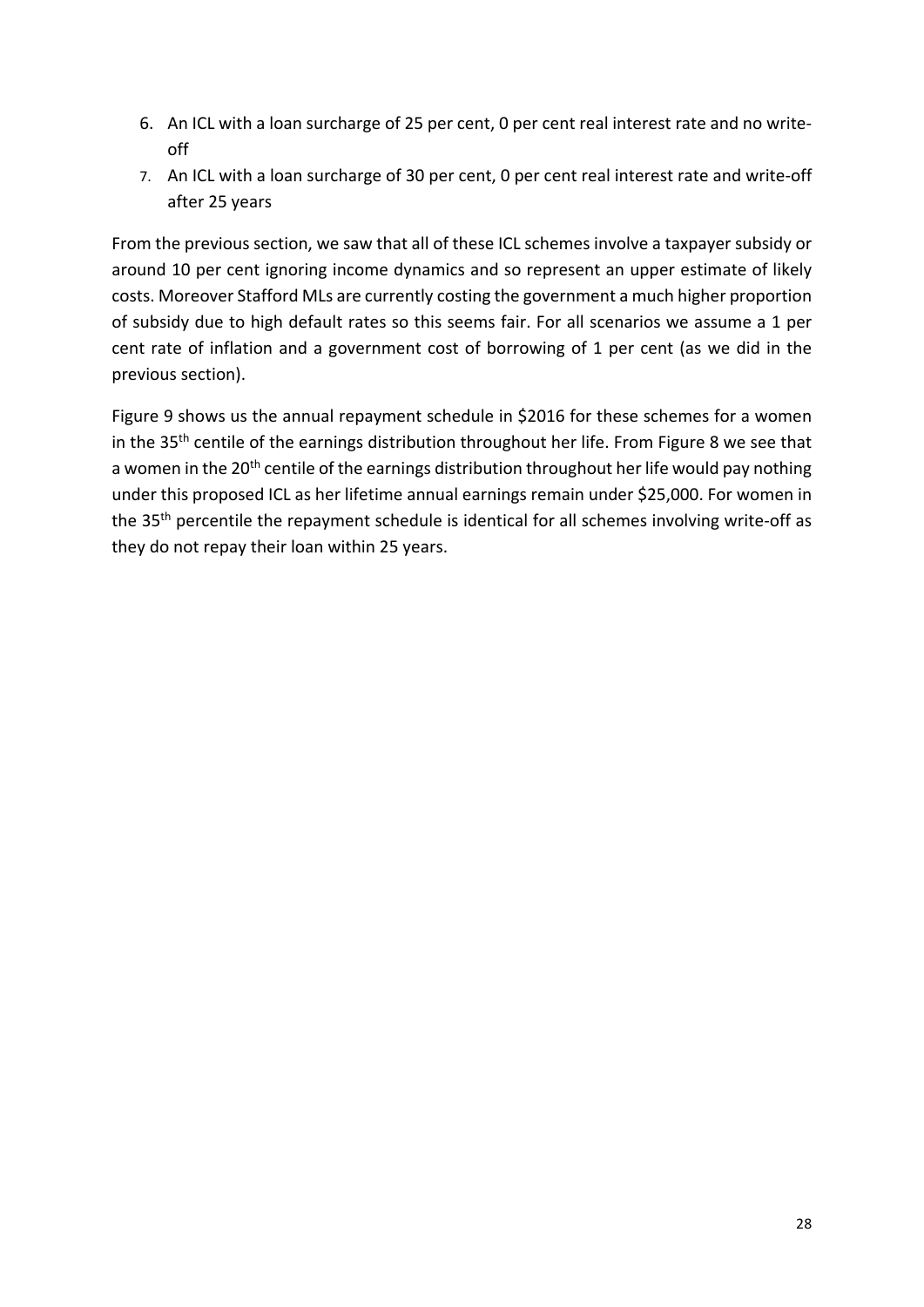#### **Figure 9**





Figure 9 shows that, with the Stafford loan, around \$4,100 to \$4,500 per year (in 2016 \$US) must be repaid for the 10-year period from when the graduate is age 22 to 31, after which there are no further repayments. With the ICL, the repayment streams and levels are quite different. Up until the age of 25, no repayments are made at all as income is below \$25,000. Repayments then slowly rise as income rises and in a scheme with a write-off repayments stop after 25 years with the loan not fully repaid. In the schemes with no write-off, there is a jump in repayments at the age of 41 when her income goes above the second threshold of \$40,000. But the different schemes have very different implications for how long she pays: until the age of 52 with a zero interest rate and 25 per cent surcharge, 53 with a 1% interest rate and 15% surcharge and 63 with no surcharge and a 2.7 per cent interest rate.

Annual repayment amounts never exceed \$3,000 per year and never come close to approaching Stafford levels, even when this graduate's earnings are relatively healthy. Combining the data from Figures 8 and Figure 9 allows the calculation of the RBs for each of the loan systems. The results are shown in Figure 10.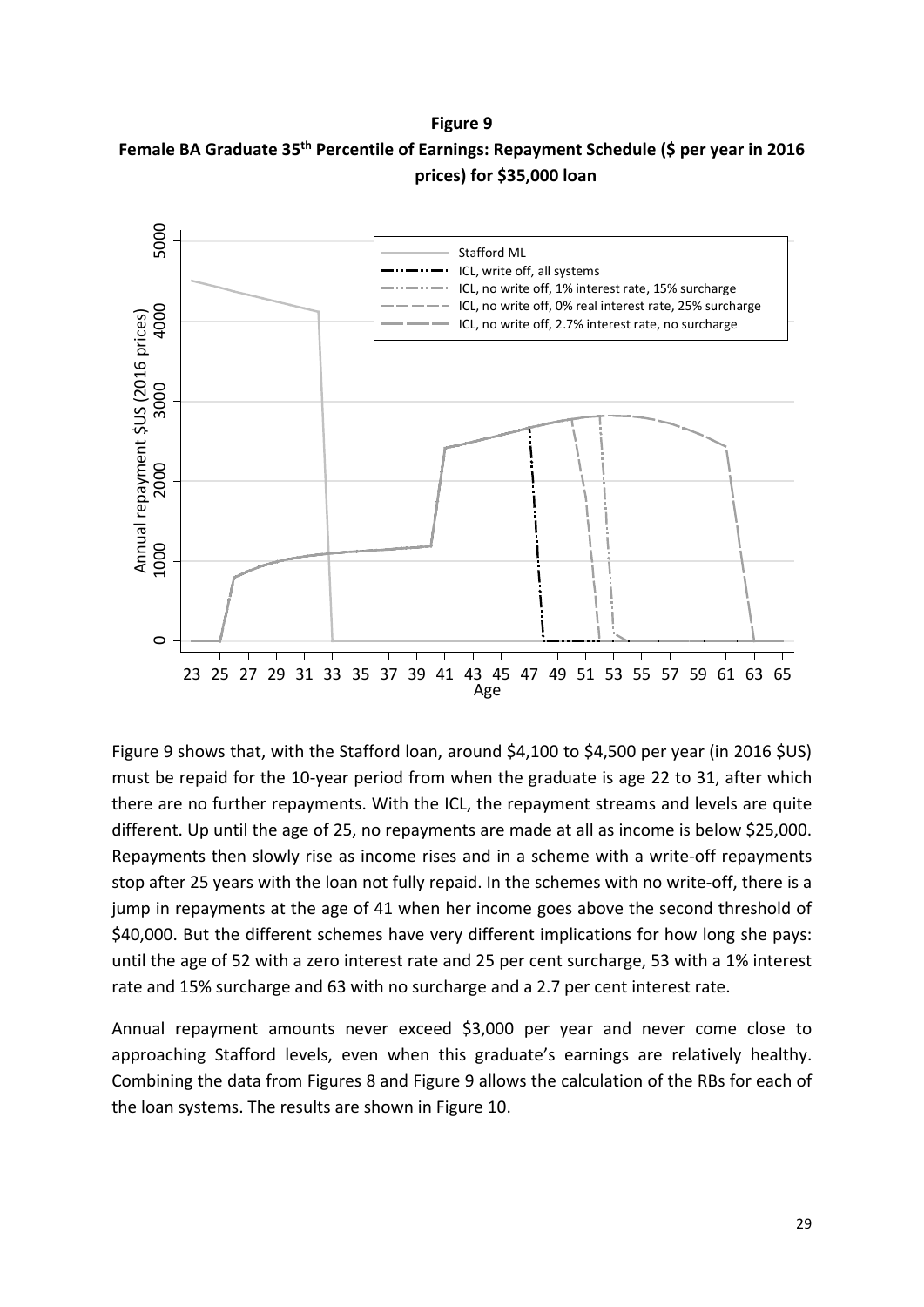**Figure 10**





Figure 10 reveals very different repayment experiences under the Stafford ML and the ICLs for our relatively low-income female graduate. Because the Stafford loan system constrains repayment to be concluded within 10 years, the RBs begin at well over 30 per cent of income, fall then to around 12 per cent by the end of the 10-year period (still a relatively high proportion of income). The RB averages around 17 per cent of income for the 10 years. In contrast, with the ICL, RBs do not exceed 6 per cent per annum, and up until the age of 25 are zero and up until the age of 40 only 3 per cent.

From the figure, the graduate pays around 80 per cent of her loan with the write-off and 100 per cent of the loan with the 25 per cent surcharge and 0 per cent interest rate and no writeoff, 109 per cent of the loan with a 1 per cent interest rate and 15 per cent surcharge maximum without the write-off (in net present value terms) which is less than the 114 per cent she would pay with the Stafford loan (presuming she doesn't default). Only the ICL with 2.7 per cent real interest rate involves her paying more than with the Stafford loan in NPV terms (158 per cent of loan) which arises because of the regressivity of an interest rate above the government cost of borrowing.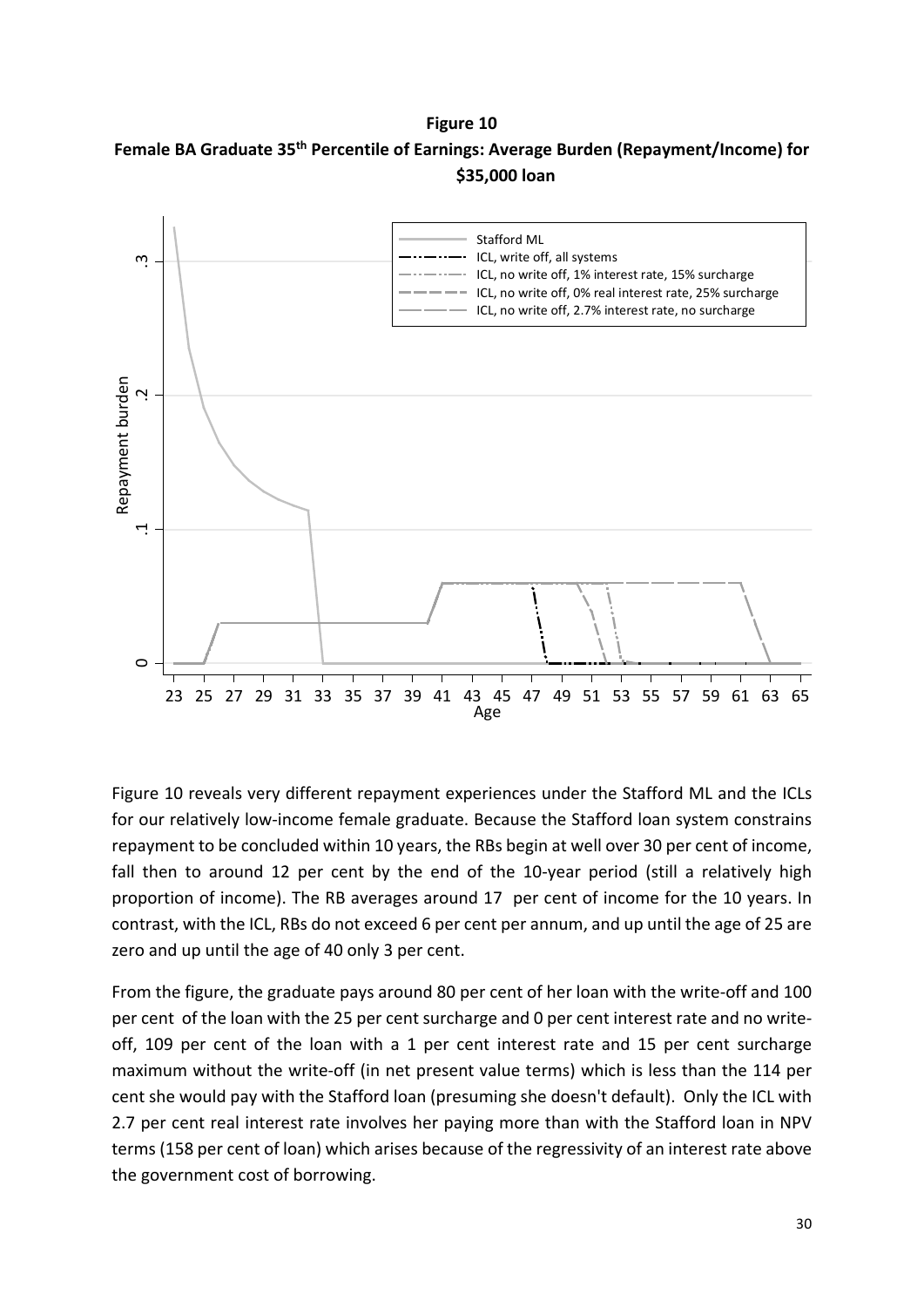However, with women in the bottom third of the income distribution, RBs are extremely high with a Stafford ML and with such high RBs these graduates are very likely to default or experience financial distress. This has implications for calculating taxpayer subsidies as the ICL schemes offer insurance to taxpayers, since debtors are more likely to remain solvent and able to repay some of their debt over their lifetime.

In our final example we consider the implications of the different schemes for a high earning male graduate in the 90<sup>th</sup> centile of the earnings distribution. Figure 10 shows how this graduate compares to male graduates in the  $20<sup>th</sup>$  percentile,  $35<sup>th</sup>$  percentile,  $50<sup>th</sup>$  percentile (median) and  $75<sup>th</sup>$  percentile of the earnings distribution. A male graduate in the  $90<sup>th</sup>$  centile is earning around 50 per cent more than median earnings by the age of 40.



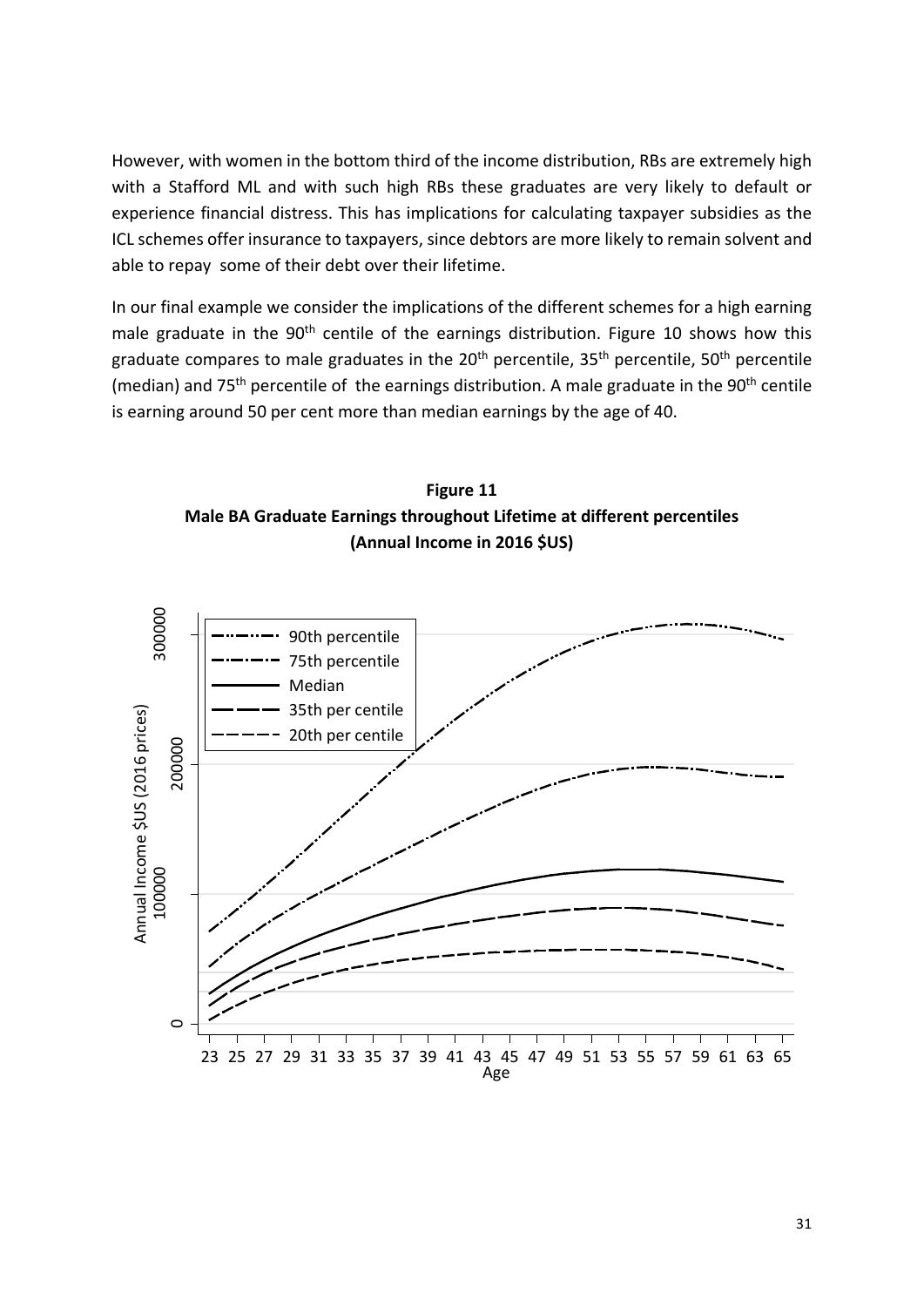Figure 12 shows annual repayments under the various loan schemes. As was the case for our female BA graduate (and indeed all graduates), under the Stafford loan, our male graduate must pay around \$4,100 to \$4,500 per year (in 2016 \$US) over the 10-year period after which there are no further repayments. With the ICL schemes, the repayment streams and levels are quite different and from two years after graduation are larger than the Stafford repayments which means the loan gets paid between two to three years faster.

From the figure, the high earning graduate pays most with the 25 per cent surcharge scheme and zero real interest rate and write off (around 121 per cent of the loan value which is larger than the 114 per cent under the Stafford ML). Only with the 2.7 per cent real interest rate option and the 1 per cent interest rate with 15 per cent surcharge and no write off does he pay less than with the Stafford ML (around 112 per cent of the loan in NPV terms).





Once again, combining the data from Figures 11 and Figure 12 allows the calculation of the RBs for each of the loan systems. The results are shown in Figure 13. From Figure 13, we see that even this high earning male graduate is protected from having a RB above 6 % under an ICL compared to a Stafford ML (where the RB is just over 6 per cent in the first year after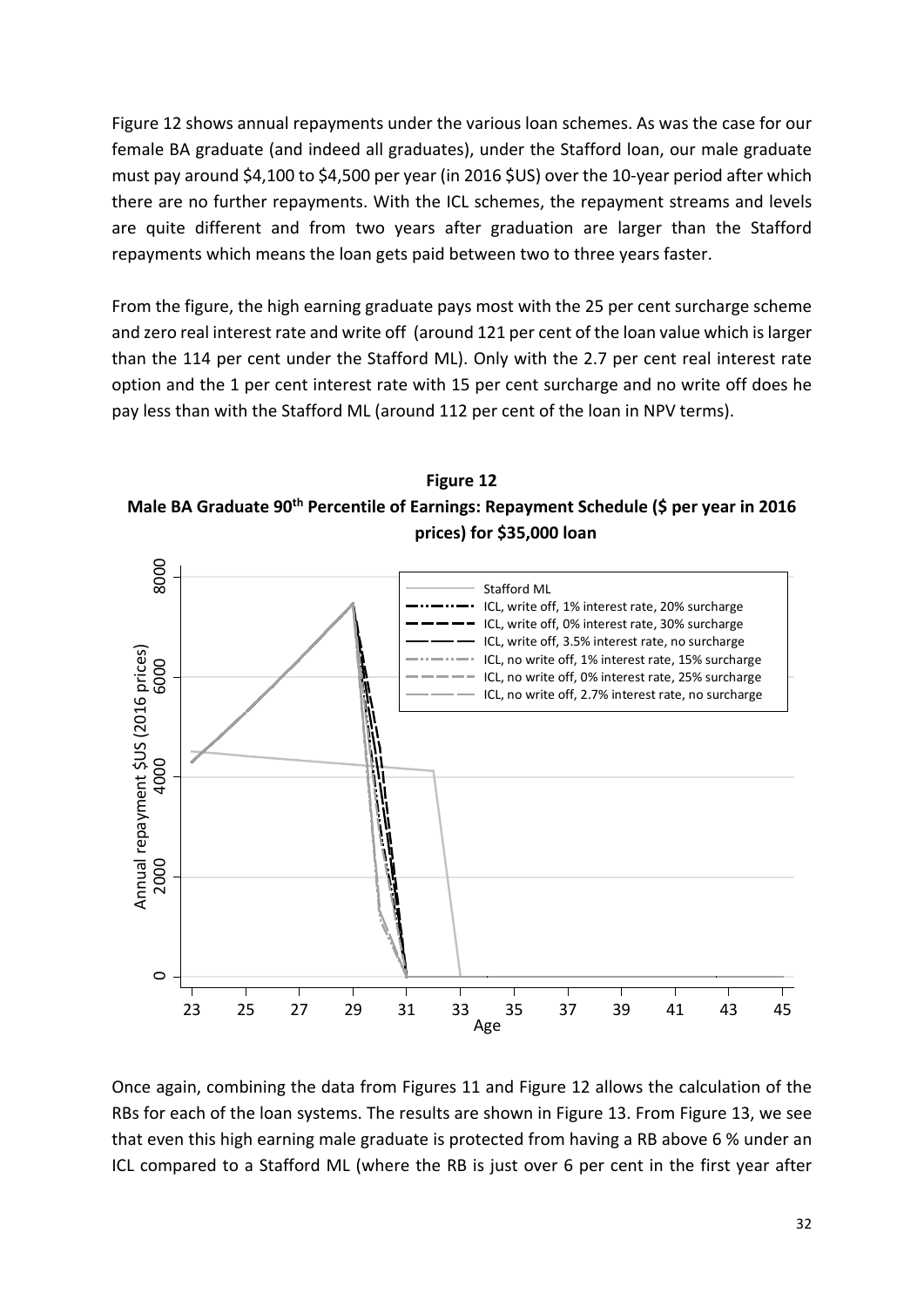graduation). This high earning graduate pays 6 per cent of earnings every year until the loan is paid back. He pays back two to almost three years faster than under a Stafford ML depending on which ICL loan scheme is adopted.





## **7 Conclusions AND ISSUES FOR FURTHER ANALYSIS**

The current design of US student loans creates significant problems, notably the difficulties many students face in repaying. There are considerable risks associated with acquiring a college degree, and substantial uncertainty about individual financial returns to higher education. Loan arrangements such as those in the USA, which ignore these uncertainties, have considerable potential for adversely affecting borrowers: they create inequity and, if they lead to too little investment in human capital, also inefficiency.

This paper draws experience in Australia and England to suggest a constructive way to frame the issues. The root problem is that a in a convential loan with fixed monthly repayments, the duration of the loan and monthly repayments are not related to changes in income; a borrower's ability to pay depends crucially on having sufficient income to make these loans affordable.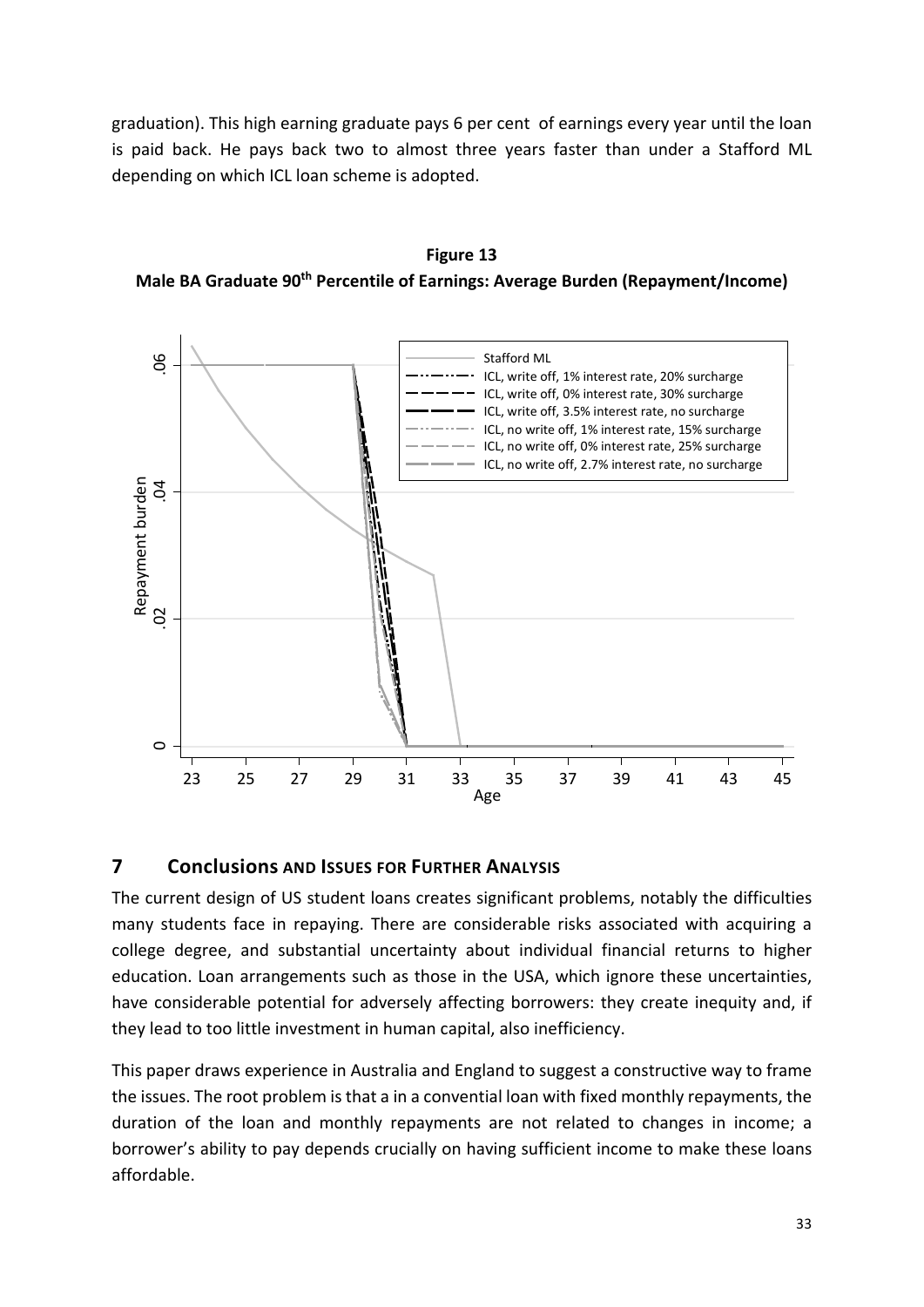We have explained the concepts underlying an ICL and illustrated empirically how a welldesigned loan can protect low-earning graduates from default or financial distress, while simultaneously keeping taxpayer subsidies low. This contrasts with the current situation in the USA where the default rates on government-backed student loans are significant and rising, in large measure as a result of the high repayment burdens of Stafford type loans for low income and even moderately low-earning BA graduates (particularly early in their careers). These problems do not arise in countries with ICLs because the design of the system imposes an upper bound on repayment burdens. ICLs provide consumption smoothing combined with insurance against low earnings that can lead to default; that insurance increases the efficiency of consumption smoothing.

Using current data we show that a well-designed ICL system with the characteristics in Box 1 has the potential to address these issues in ways that can be considered to be simple, efficient, equitable and cost effective. We do not claim to have a complete answer, and much more detailed work and thinking are required before a comprehensive ICL system can be implemented, including with respect to the following issues.

First, a universal ICL in the USA raises important questions about price setting. Should the government, as ultimate risk taker for unpaid debts, allow private-sector and State-based institutions access to the loan without reference to the level of tuition fees? Or should the government set maximum levels of either prices or loan amounts so as to mitigate against high levels of unpaid debt? Palacios (2004) helps inform this discussion with respect to ICL design, it being the case that there are several possible ways to think about this, with an obvious candidate being the maintenance of loan caps such as with the existing system.

Second, what, if anything, is implied for regulation to ensure that private-sector institutions with access to the considerable benefits of ICL are required to ensure sufficient education quality? Current concerns related to the burgeoning and arguably adverse behaviours of forprofit institutions documented in Dynarski (2016) seem likely to be exacerbated by the general availability of an ICL. This suggests that ICL reform involving the private sector in the US needs to consider the issue of institutional risk sharing. Possible solutions are offered in Britton *et al.* (2017) and Palacios (2014).

Third, since there will be important issues of adverse selection if students are provided with choices between existing loan options and a broadly-based ICL. This raises the critical matter of universality so that there are no options for students to minimise payments, with mandatory ICL being the case in Australia and England.

Though work is needed on the details of design, ICL approaches in place of a mortgage-style design, have considerable potential to address major concerns about higher education finance in the US. Understanding the propitious experiences of ICLs in Australia and England is an important step in this journey.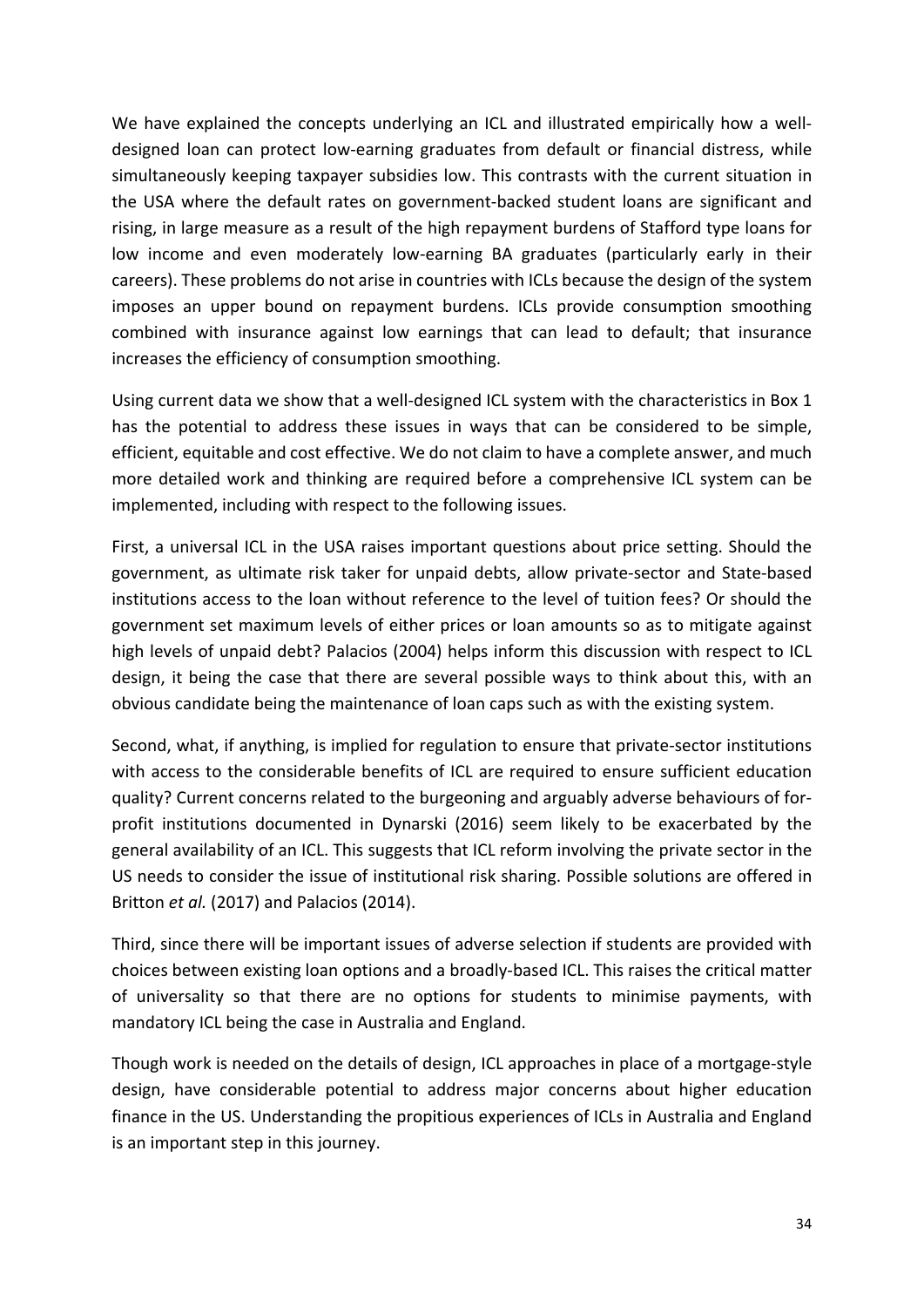## **References**

- Nicholas Barr (1989),'Alternative Proposals for Student Loans in the United Kingdom', in Maureen Woodhall (ed.), *Financial Support for Students: Grants, Loans or Graduate Tax?*, Kogan Page, pp. 110-121.
- Nicholas Barr (2012*a*), *The Economics of the Welfare State*, 5th edition, Oxford and New York: Oxford University Press.
- Nicholas Barr (2012*b*), 'The Higher Education White Paper: The good, the bad, the unspeakable – and the next White Paper', *Social Policy and Administration*, Vol. 46, No. 5, October, pp. 483–508.
- Jack Britton, Chris Belfield and Claire Crawford (2017). "Skin in the Game for UK Universities", paper submitted to the Special Issue on student loans, *Economics of Education Review*.
- Bruce Chapman (2014), "Income Contingent Loans: Background" in Bruce Chapman, Timothy Higgins and Joseph E. Stiglitz (eds), *Income Contingent loans: Theory, practice and prospects,* Palgrave McMillan; New York: 11-19.
- Bruce Chapman and Lorraine Dearden (2017), "Conceptual and Empirical Issues for Alternative Student Loan Designs: The Significance of Loan Repayment Burdens for the US", *Annals of Political and Social Science*, Vol. 671(1): 249-268.
- Bruce Chapman and Andrew Leigh (2009) "Do Very High Tax Rates Induce Bunching? Implications for the Design of Income Contingent Loan Schemes", *Economic Record,* Vol. 85 (270) (September): 276-289.
- Center for Economic and Policy Research (2016). March CPS Uniform Extracts, Version 1.0. Washington, DC.
- Haroon Chowdry, Lorraine Dearden, Alissa Goodman and Wenchao Jin, (2012a), The Distributional Impact of the 2012–13 Higher Education Funding Reforms in England. Fiscal Studies, 33: 211–236. doi: 10.1111/j.1475-5890.
- Haroon Chowdry, Lorraine Dearden, Wenchao Jin and Barnaby Lloyd, November (2012b), Fees and student support under the new higher education funding regime: what are different universities doing?, IFS Briefing Notes , BN134, http://www.ifs.org.uk/bns/bn134.pdf.
- Lorraine Dearden, Louis Hodge, Wenchao Jin, Alexander Levine and Laura Williams (2014), "Financial support for HE students since 2012", IFS Briefing Notes, BN152, http://www.ifs.org.uk/bns/bn152.pdf.
- Lorraine Dearden (2017), "Evaluating and Designing Student Loan Systems: An overview of empirical approaches", submitted to *Economics of Education Review* special issue.
- Susan Dynarski (2016), "How to  $-$  and How Not to  $-$  Manage Student Debt", The Milken Institute Review, 2nd Quarter.
- Milton Friedman (1955). 'The Role of Government in Education', in Solo, Robert A. (ed.),